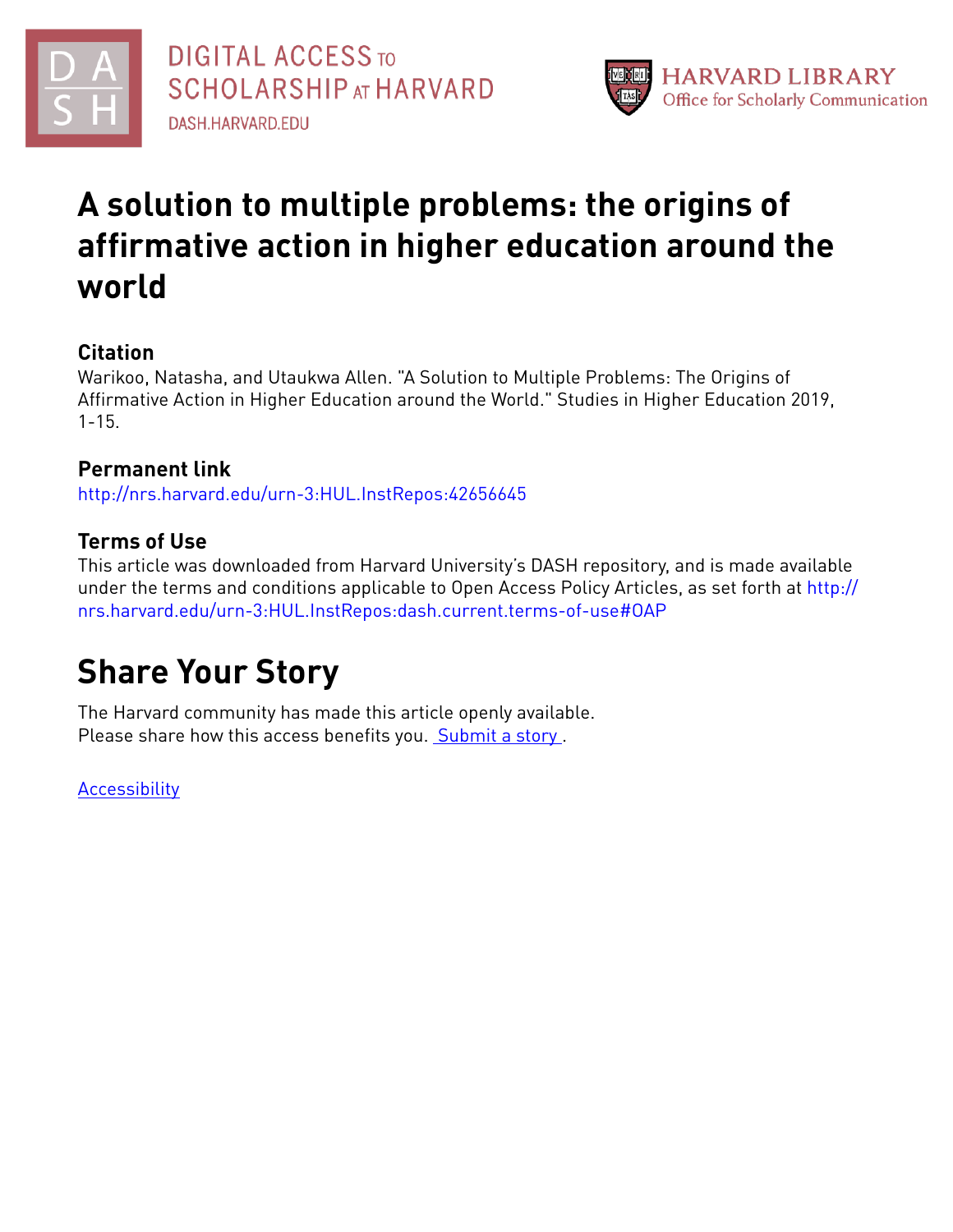### **A Solution to Multiple Problems: The Origins of Affirmative Action in Higher Education around the World**

## **Natasha Warikoo,** Harvard University

Natasha\_warikoo@gse.harvard.edu Harvard Graduate School of Education Gutman Library,  $4^{th}$  Floor 6 Appian Way Cambridge, MA 02138 USA

## **Utaukwa Allen,** PhD

Utaukwa21@gmail.com Seattle, WA USA

## **Abstract**

How and when does affirmative action emerge in different national contexts? This paper is the first to analyze the emergence of affirmative action in higher education across national contexts. We find that three distinct clusters of affirmative action policies developed historically: (1) early nation-building projects, (2) mechanisms to attenuate social inequality in response to identitybased social movements, and  $(3)$   $21<sup>st</sup>$  century "indirect" affirmative action policies. These clusters differ not only in the goals of their affirmative action policies, but also in how those policies are implemented, and the circumstances under which they emerge, as we show. The findings suggest that once provisions for underrepresented groups becomes part of the repertoire of actions universities or countries can take to solve a variety of national and university problems, affirmative action develops as a means to further a variety of organizational and national goals.

### **Acknowledgements**

The authors wish to thank Julie Reuben and Manja Klemencic for helpful comments on a draft of this paper. The authors also acknowledge funding for this research from Harvard Graduate School of Education.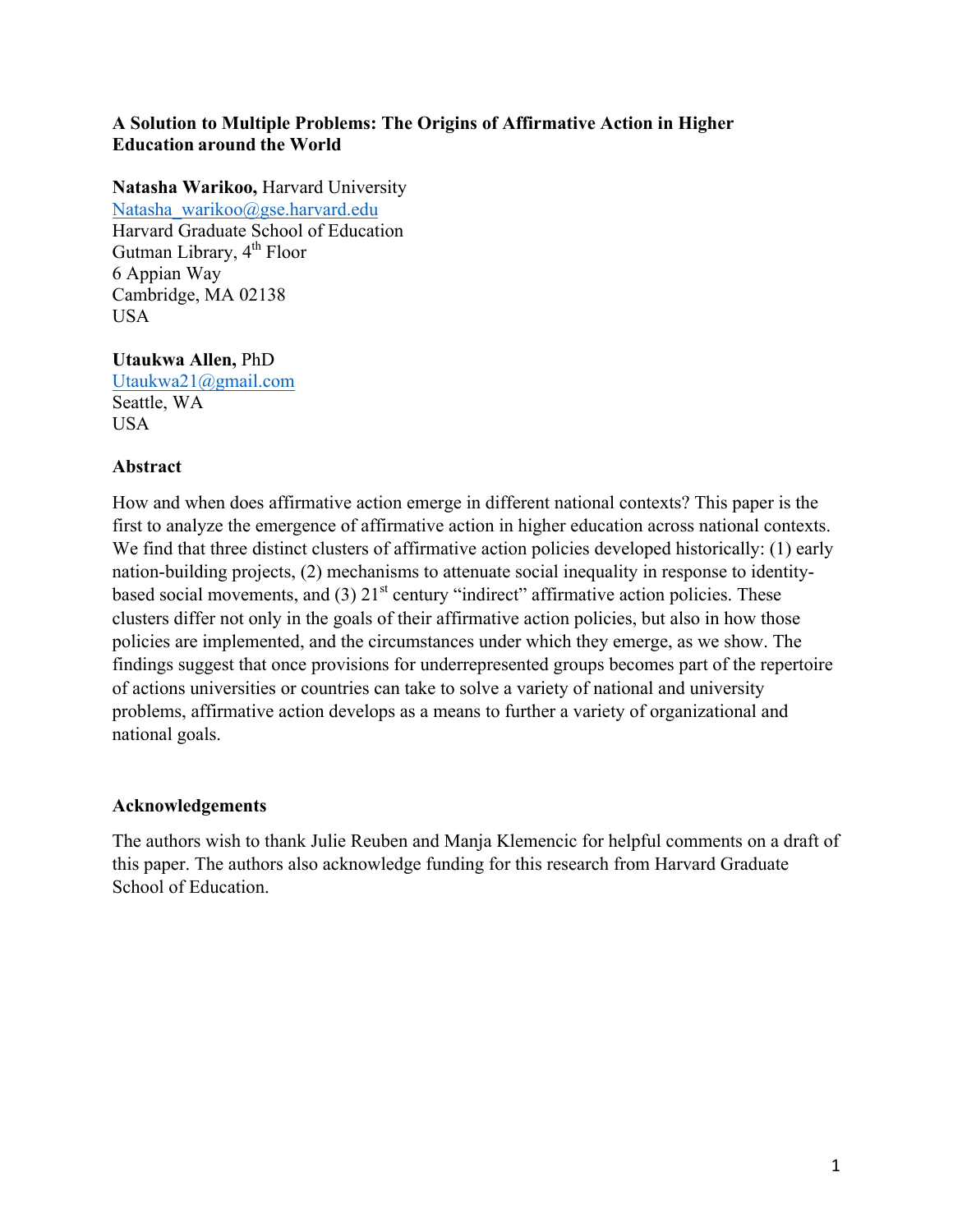#### **A Solution to Multiple Problems: The Origins of Affirmative Action in Higher Education around the World**

#### **Introduction**

Policies in higher education admission that take into consideration race, ethnicity, religion, caste, or other forms of difference exist around the world in multiple forms and for multiple groups. To what extent do these policies share goals and motivation for their implementation? In this paper we analyze how and why countries around the world developed and implemented affirmative action programs in higher education, in order to make sense of the global expansion of policies of affirmative action.<sup>1</sup> We map nation-specific affirmative action policies in higher education and their development, historical circumstances surrounding those policies, and how they are implemented. As such, this is the first comprehensive cross-national analysis of the emergence of affirmative action in higher education.<sup>2</sup>

We find that three distinct clusters of affirmative action policies developed historically: (1) early nation-building projects, (2) mechanisms to attenuate social inequality in response to identity-based social movements, and  $(3)$   $21<sup>st</sup>$  century "indirect" affirmative action policies. These clusters differ not only in the goals of their affirmative action policies, but also in how those policies are implemented, and the circumstances under which they emerge, as we show. The findings suggest that once provisions for underrepresented groups becomes part of the repertoire of actions universities or countries can take to solve a variety of problems, including national and university problems, affirmative action develops as a means to further a variety of organizational and national goals. As a result, affirmative action policies have varying degrees of

<sup>&</sup>lt;sup>1</sup> While the term "affirmative action" arose in the United States during the 1960s, we use it more expansively, beyond the US context, to mean any policies that take into consideration race, ethnicity, religion, caste, or other forms of difference.

<sup>&</sup>lt;sup>2</sup> While recognizing that there is internal variation within countries, particularly in those without national affirmative action requirements, we highlight the general affirmative action policies that exist in each national context.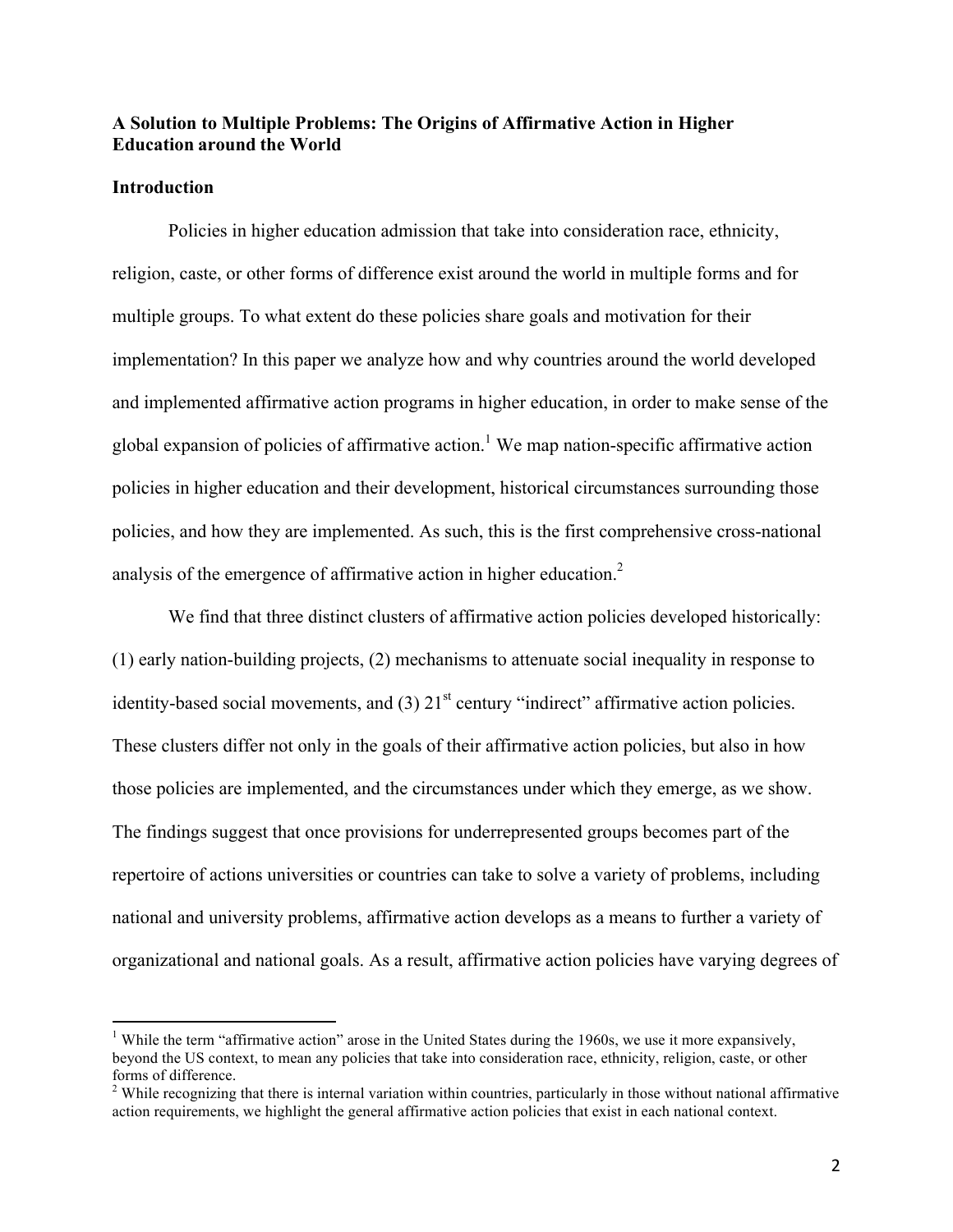stability in different national contexts, as we discuss. The findings have implications for our understandings of the global transfer of ideas related to difference and equity.

Affirmative action is "any measure that allocates resources–such as admission to selective universities or professional schools, jobs, promotions, public contracts, business loans, or rights to buy, sell, or use land–through a process that takes into account individual membership in underrepresented groups," (Sabbagh, 2011, p 109). Affirmative action in higher education admissions takes into consideration whether a student is part of an underrepresented group on campus and/or a group that is disenfranchised in the broader society. These considerations can be holistic, as in the case of higher education in the United States as required by the US Supreme Court, or mechanistic, as in the case of Indian higher education, where quotas for lower-caste Indians who meet a baseline requirement for entry exist at elite universities, as mandated by the Indian Constitution. We consider policies that account for identity-based groups: race, ethnicity, religion, and caste. In addition, we consider measures that do not overtly take into consideration ethnic/racial group membership, but which seem to identify group(s) through what Sabbagh (2011) calls "indirect affirmative action."

In our consideration of affirmative action in higher education around the world we consider two key variables. First, the historical circumstances that led to the policy, which are tied to the goals of the policy. We find two major goals: (1) nation-building, most common in post-colonial states in order to foster national unity, and (2) reducing ethnic, racial, or caste inequality, in response to mobilization around group-rights and group-based inequality. In postcolonial states, a desire to forge national unity despite regional, ethnic, or caste differences in development and wealth often led to affirmative action, such as the provisions for affirmative action in India's constitution. In contrast, in the United States during the 1960s universities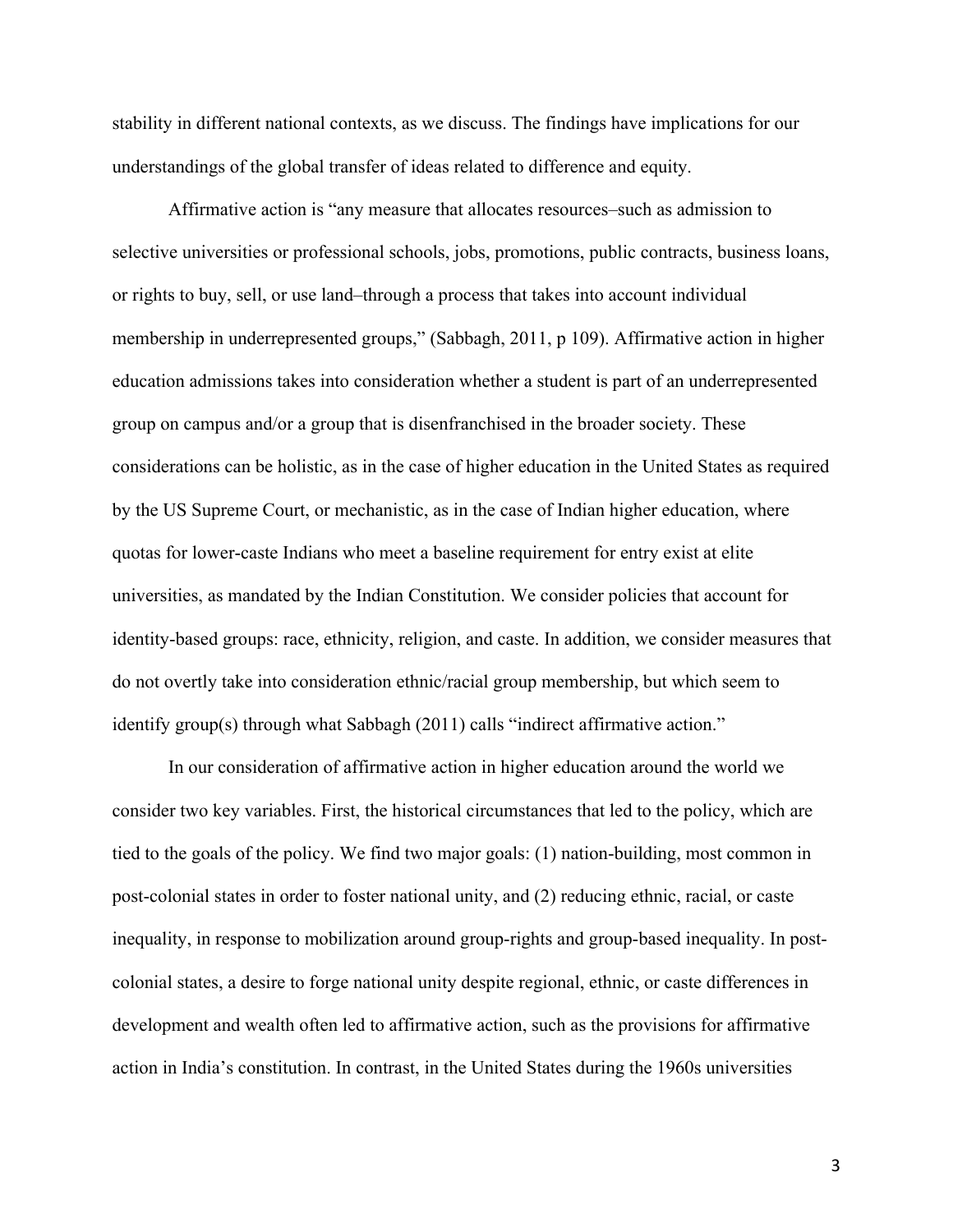aimed to avoid racial strife and to signal inclusion in American democracy for African Americans, in addition to reducing racial inequality, when they instituted affirmative action (Stulberg & Chen, 2014). The Civil Rights Movement played an important role in US universities' implementation of affirmative action. Beyond the United States, global discourses around anti-racism and nondiscrimination facilitate the adoption of affirmative action in other national contexts, as well. In other countries in which affirmative action is used to attenuate inequality, individual universities implemented "indirect" affirmative action in admissions, considering a non-identity based measure such as neighborhood that in practice increases the presence of ethnic minorities on campus. French universities' use of neighborhood of residence as a mechanism to target underrepresented minority students is one such affirmative action policy. These goals frequently overlap and are mutually constitutive—that is, nation-building goals often address longstanding group-based inequalities, and movements around group-rights often lead to provisions to foster inclusion in national identity for disadvantaged groups.

Second, we consider whether it is the state or universities that implement affirmative action policies in higher education. In some countries, government policies on affirmative action require public colleges and universities, and in some cases, private institutions, to set aside a certain percentage of seats for particular groups. For example, long before western countries developed affirmative action, countries such as China and Sri Lanka developed state-level, mandatory affirmative action programs for higher education institutions. In others, affirmative action policies in higher education happens on the institutional level and is voluntary. In countries with these types of affirmative action programs, affirmative action may be encouraged by the national government, but it is not required. In some instances, such as in France and the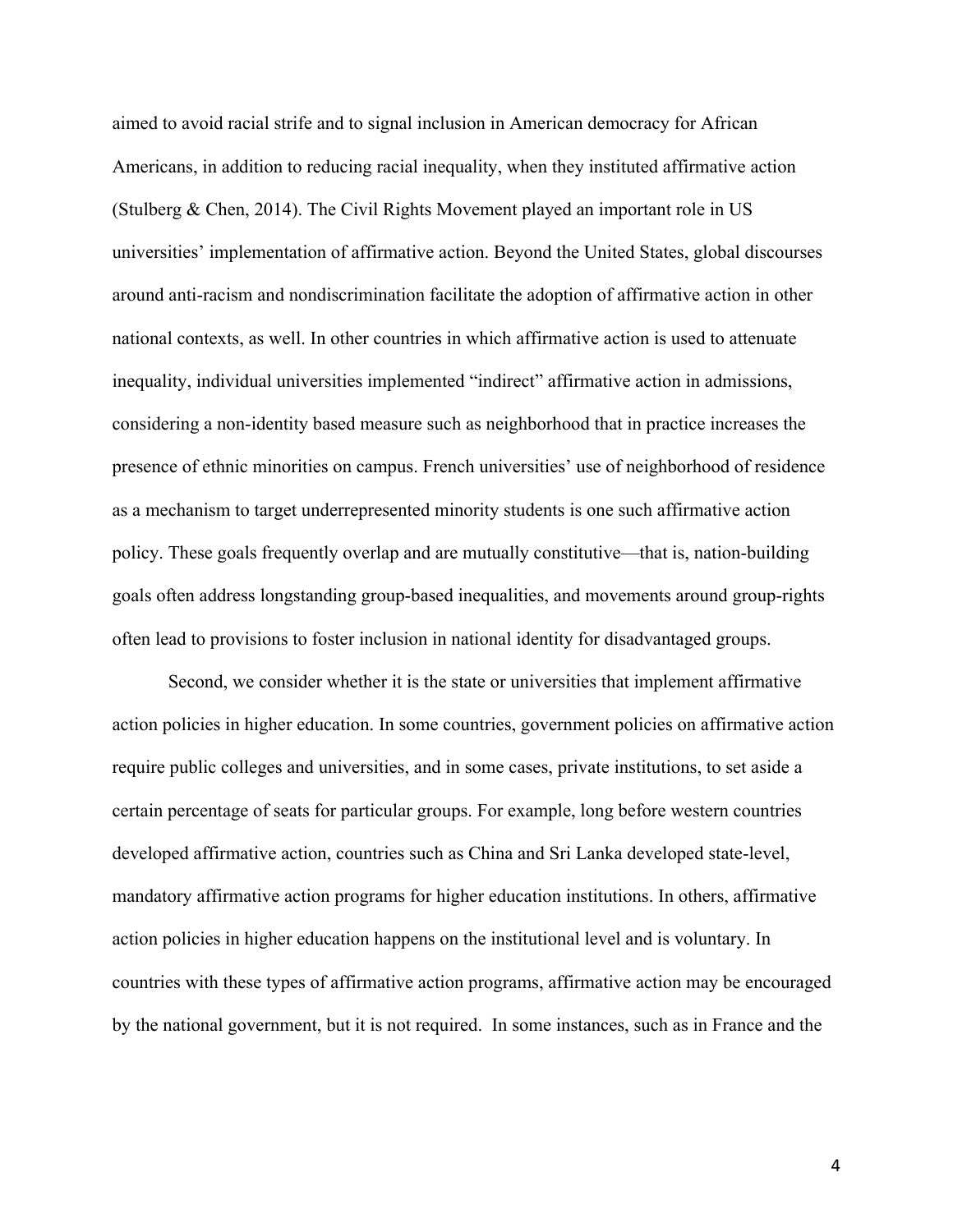United States, the utilization of institutional affirmative action programs is restricted and permissible only in limited circumstances.

#### [Table 1 about here]

Our analysis contributes to the relatively small literature on comparative affirmative action. Indeed, previous comparative studies of affirmative action have analyzed a limited number of national contexts; ours is the first to include all countries with significant affirmative action policies. Teles (1998) develops hypotheses about why affirmative action did not develop in Britain as it did in the United States, citing the low number of minorities in Britain, the absence of a "leading" group to drive a sense of moral guilt among the dominant group like African Americans in the United States, and the centralized British political system. Sabbagh (2011), drawing on evidence from multiple national contexts, suggests that affirmative action develops out of the need to manage social conflict, tends to grow rather than narrow over time (see also Sowell, 2004), and is more extensive when the beneficiary group is a majority in society—for example, black Africans in post-Apartheid South Africa. We build on these analyses by expanding them to numerous other national contexts, and develop a theory of the conditions that lead to affirmative action across national contexts.

#### **Methods**

Our findings are based on an analysis of primary and secondary materials on affirmative action around the world. Our primary sources include governmental sources on affirmative action, such as white papers, court documents, legislation, regulations, policy reports, and official government statements, as well as individual college and university statements and reports. Our secondary sources include a wide array of historical and contemporary peerreviewed articles and books on affirmative action and higher education. We developed a list of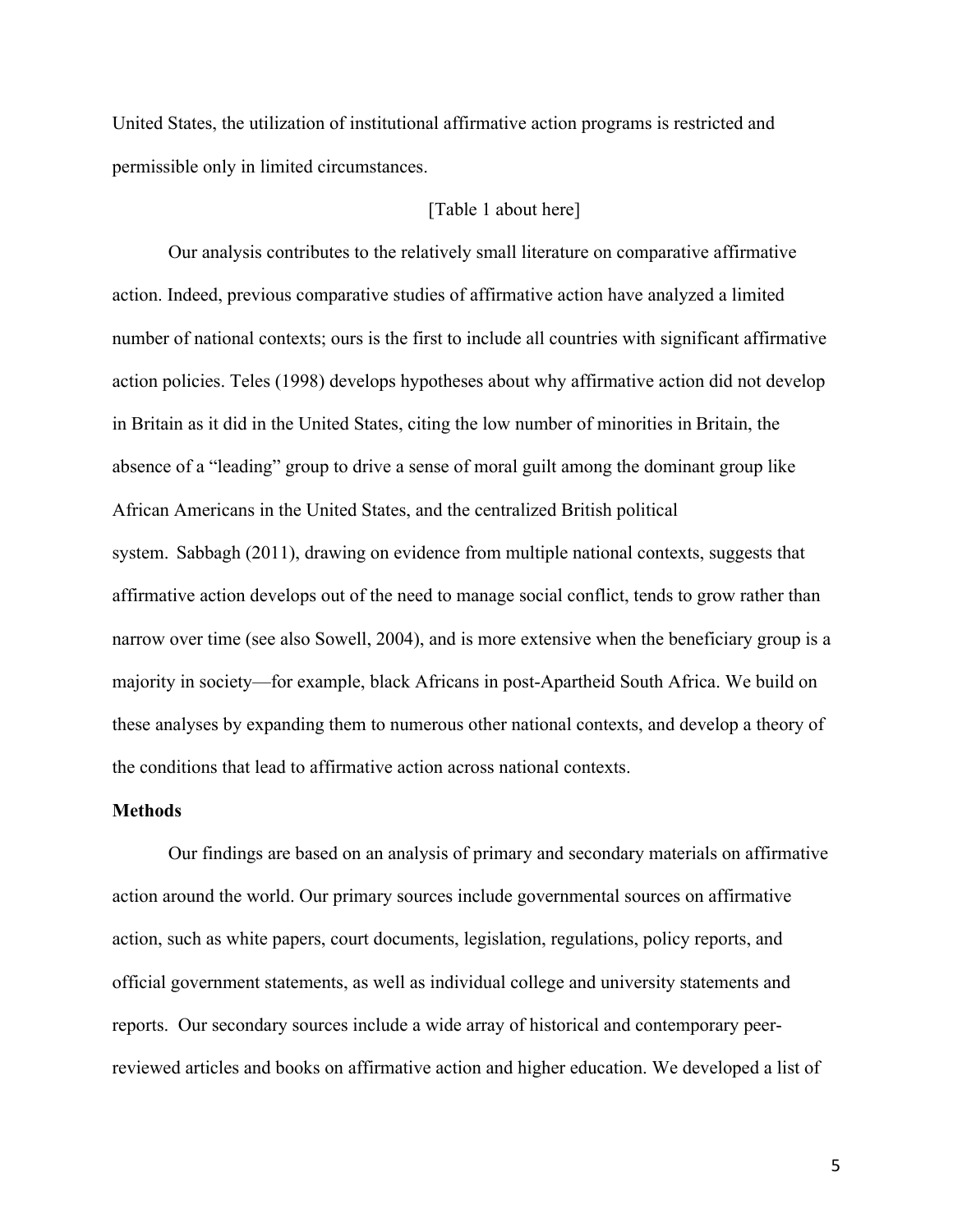countries with ethnic, racial, religious, and caste-based affirmative action primarily from three secondary sources on comparative affirmative action: Sowell's *Affirmative Action Around the World, An Empirical Study* (2004), Sabbagh's "Affirmative Action: The U.S. Experience in Comparative Perspective," (2011), and Dudley-Jenkins and Moses', edited volume, *Affirmative Action Matters: Creating Opportunities for Students Around the World (2014).* We then analyzed these 20 cases to understand their historical contexts, goals, site for policy making, and target group(s). After carefully analyzing the cases, we discovered patterns in how affirmative action developed around the world. We recognize that in some instances the justification for affirmative action has changed over time; we classify countries according to the initial implementation of affirmative action in that context.

#### **Findings**

#### **Nation-Building Mandatory Affirmative Action Programs**

There are three main characteristics of countries instituting mandatory affirmative action programs for nation-building. First, these countries generally adopt mandatory affirmative action policies for the purpose of unifying their fractured states and addressing social inequality related to group membership. Second, affirmative action is implemented on a national level, with little discretion given to provincial or state governments, or to universities. Lastly, these countries typically adopt reservation or quota systems as the mechanisms for enacting affirmative action. Countries adopting affirmative action as a project of building national unity often did so in the context of post-colonial independence, during the 1950s and 1960s; the exception to this pattern is China, as we describe below.

#### *Fractured Societies & Inequality*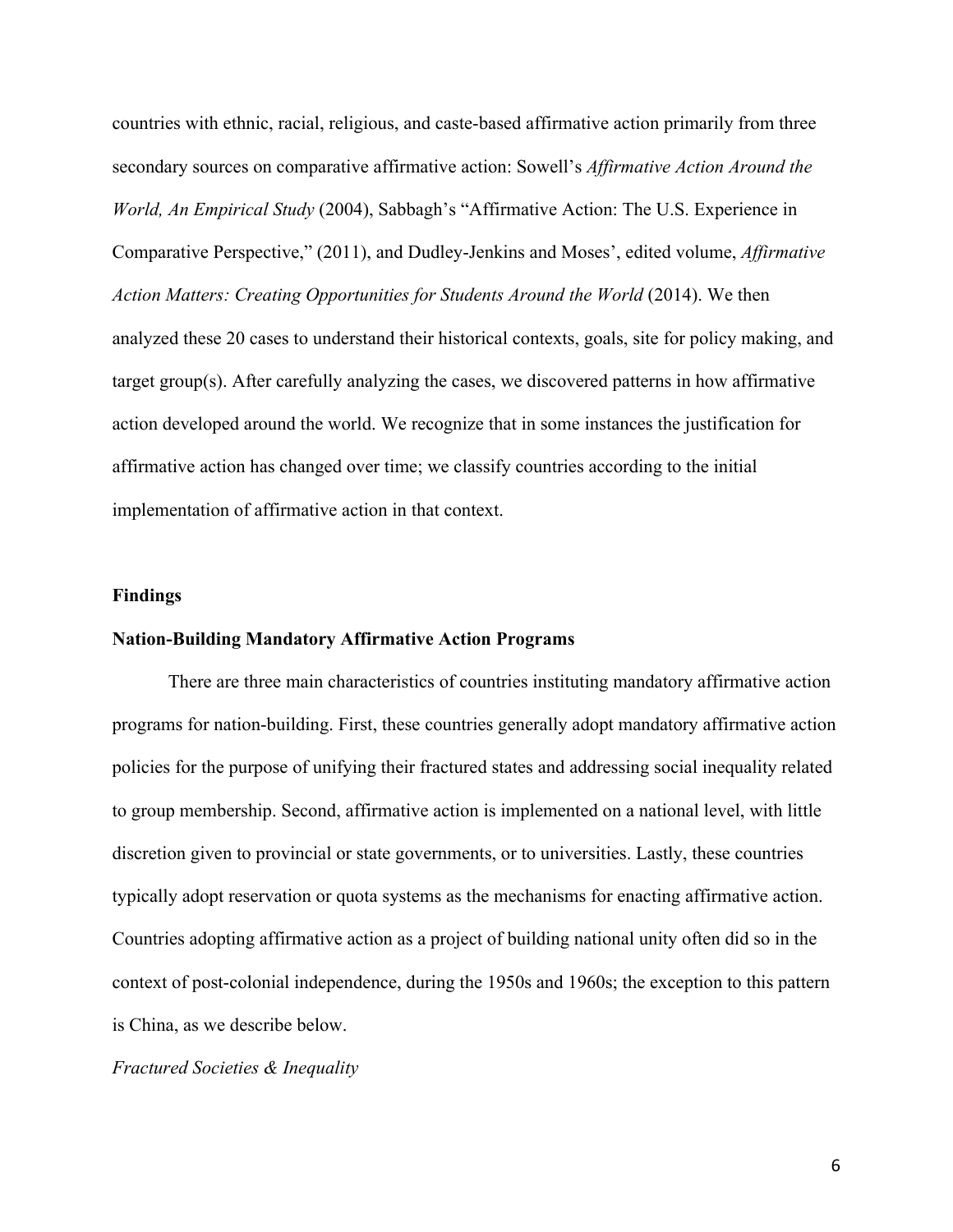In the middle of the twentieth century, a large number of Asian and African countries gained independence from colonial empires. Many of these countries were fractured and divided, with exceedingly unequal levels of growth and stability across regional, social, ethnic, and religious boundaries. Davis and Kalu-Nwiwu (2001) explain that in Africa, in particular, the "colonial legacy of patently artificial borders drawn for the convenience of European conference tables bequeathed to many newly independent African nations a motley mix of people, each with their own separate ethnic loyalties and traditions (p. 1)." Nation-building is a process that seeks to "unite a people under a government and to create among them a stable cultural, economic, political, and social community (Davis and Kalu-Nwiwu, 2001, p. 1)." To build a collective nation, leaders of post-colonial countries instituted a wide-range of development programs, one of which was affirmative action.

Higher education, the focus of this paper, is just one domain in which affirmative action was implemented as a nation-building project. For example, in India after independence, the Indian government sought to create a more integrated society for the historically discriminated castes, establishing a "reservation" system that mandated seats in universities (and government) for low-caste Indians. These policies increased low-caste support for political parties attempting to consolidate power. Like India, Pakistan instituted affirmative action policies in its postcolonial era for nation-building, specifically to integrate historically marginalized tribal and ethnic groups and to manage multi-ethnic and regional conflicts. The federal and provincial governments of Pakistan instituted affirmative action policies across multiple sectors from the time of Pakistan's independence from Britain in 1947. By the 1970s the government extended affirmative action to higher education admissions (Kennedy, 1984).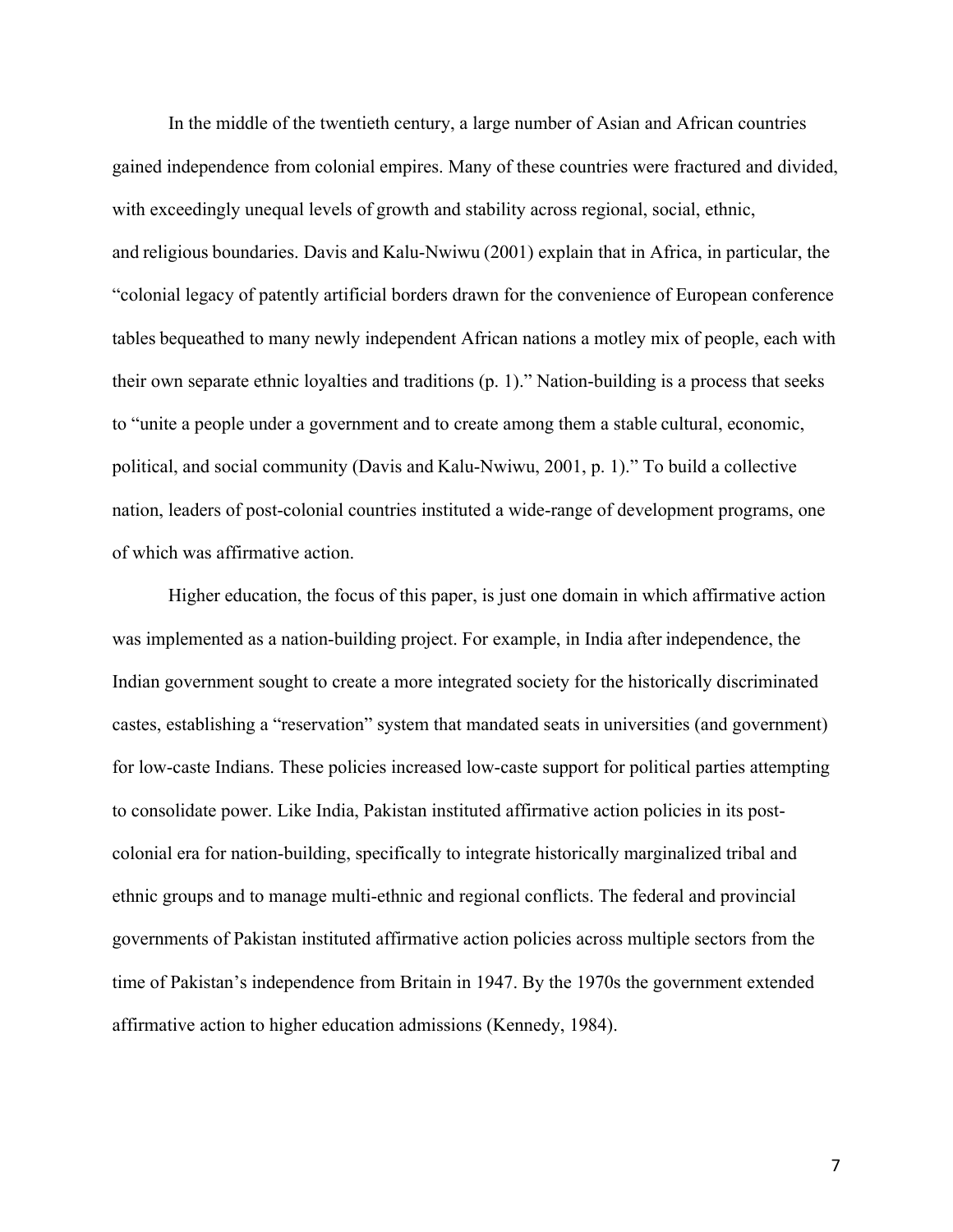Malaysia is another case of nation-building through affirmative action. Lee (2012) explains that in Malaysia, under colonization and decades after, the majority Bumiputera were, "largely excluded from socio-economic institutions that facilitated upward mobility, except for the few exceptionally talented or privileged members of aristocracies who enjoyed access to elite schools, scholarships and civil service appointments" (p. 235). Following the race riots of 1969, affirmative action policies were adopted for coalition building and national unity. The race riots stemmed from escalating friction over the tremendous income disparity and social stratification in Malaysia along racial lines. Brown (2007) further notes that the Malaysian government in its policy papers explicitly stated that national integration and unification would be "the over-riding objective" of the national education system (p. 321). It is important to note that India, Sri Lanka, Nigeria, and Malaysia instituted comprehensive, national affirmative action programs after gaining independence from Great Britain, a country with no affirmative action in higher education even today.

In South Africa, like Malaysia, civil unrest based on racial inequality prompted a national agenda to enhance racial equality. Apartheid leaders in South Africa had created a framework that sustained segregation and inequality over regional and racial divides, just as colonial rulers had done in other parts of Africa and Asia. The South African black majority was excluded from the body politic under the apartheid government for almost a half-century. After the collapse of apartheid in the 1990's, South Africa began to rebuild the country, with concerns about inequality at the forefront of the agenda. Affirmative action in higher education as well as in other domains was one means by which the government addressed racial disparity.

In China, the rationale for affirmative action was also based on national cohesion, political stability, and unification. Although China is not a post-colonial nation, the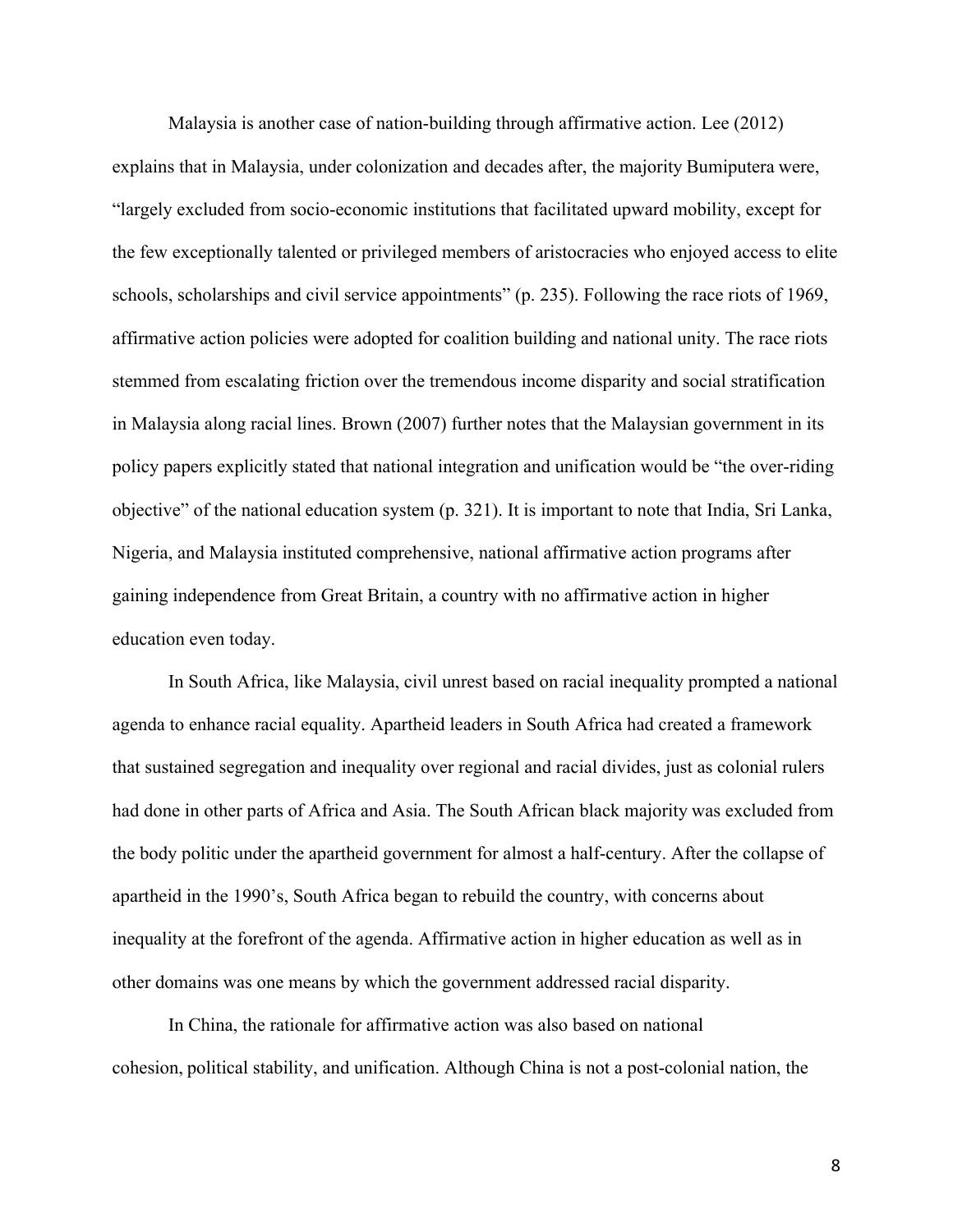country was geographically fragmented along ethnic lines after national unification in 1949. China's natural resources were concentrated in minority areas, which made those areas indispensable to the newly formed state (Sautman 1998). Hence, Chinese leaders viewed affirmative action as vital to the country's political stability. Zhou and Hill (2009) explain that, "Education of the empire's diverse populations played a role in the security of the empire's frontiers and political integrity, just as it did later as China's nation-builders searched for models for political unification that necessarily had to acknowledge the power of ethnic groups beyond the Han majority (p. 2)." Since social and economic stratification can foster conflict, redressing historic inequality often became an essential centerpiece of nation-building.

#### *Centralized Administration*

Post-colonial countries adopting higher education affirmative action programs for nationbuilding have generally instituted state-level, mandatory systems. Some of these countries had a scattering of affirmative action policies prior to becoming unified countries, but these policies were not standardized. In China, for example, affirmative action policies in higher education date back to its imperial and Republican eras (Zhou, 2009). In India, affirmative action policies existed for the advancement of the Untouchables as early as 1892, although the formal "reservations" system was initiated after India's independence from Britain in 1947 (Sabbagh, 2011).

Some countries did not adopt affirmative action policies immediately after independence. For example, while Malaysia's original preferential policies and quotas were formally adopted for nation-building purposes as it gained its independence from Britain in 1957, the most comprehensive affirmative policy was developed in 1971 under the New Economic Policy (NEP). Like Malaysia, Nigeria did not develop its formal affirmative action program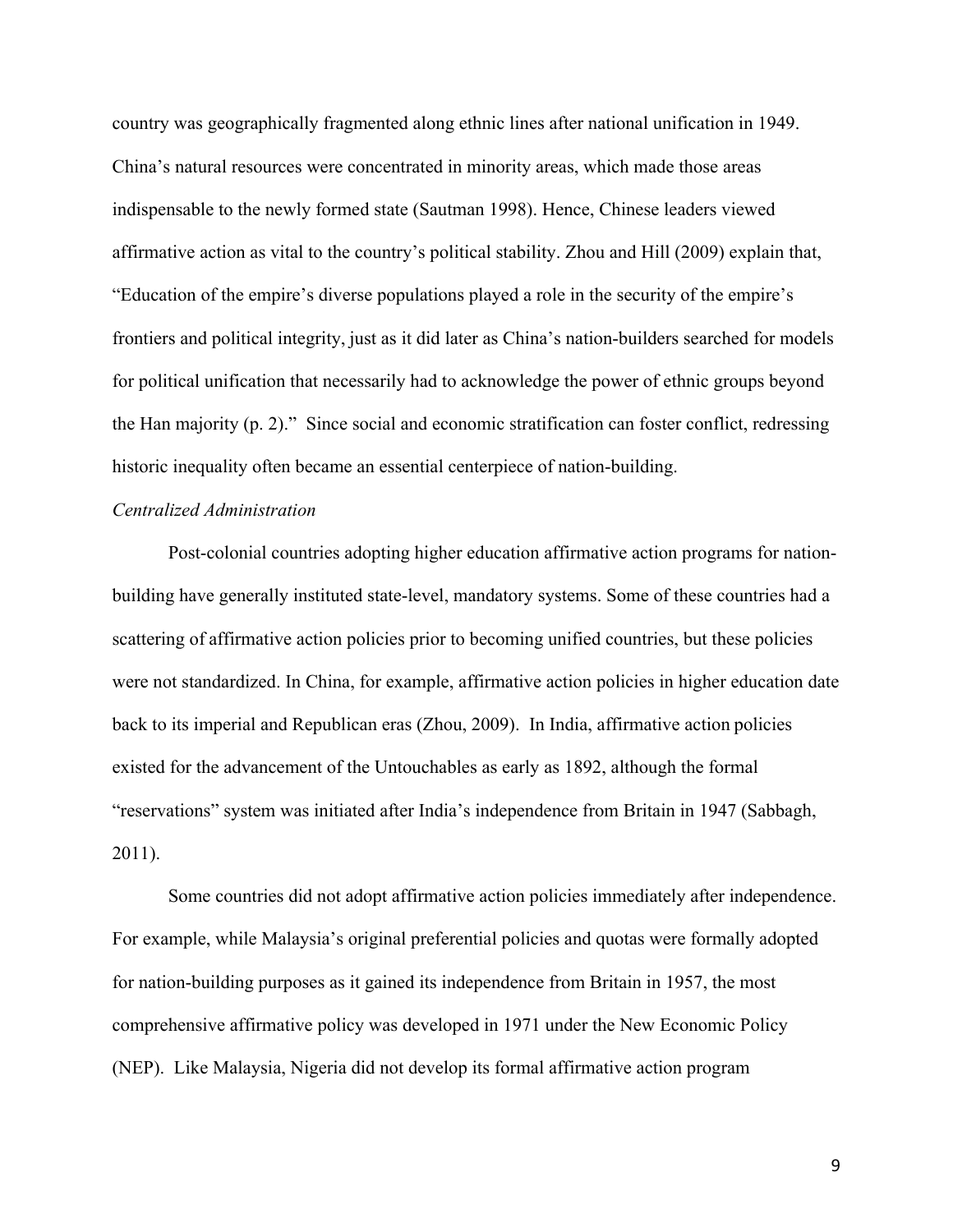immediately after its independence in 1960, but almost two decades later while it was still very much in the process of state and nation-building. As part of the continued process of unification, in 1978, Nigeria sought to nationalize its higher education system. Similarly, Sri Lanka, like Malaysia and Nigeria, developed affirmative action policies after gaining independence in the mid-twentieth century, but formed a more unified, comprehensive plan in the early 1970's. These countries instituted mandatory affirmative action policies at the national level as public education became consolidated through restructuring and national development plans. They centralized their higher education as a better way to manage regional inequality, which was often tied to unequal resource allocation from prior regimes. After the centralization of higher education, these countries' public higher education systems grew dramatically.

Generally, countries with national affirmative action policies have enshrined the mandate of affirmative action in their Constitutions. India's reservation policy started formally under Constitutional authority after its independence from the United Kingdom in 1947. The Constitution allows the national government and states to make special provisions for the "advancement of any socially and educationally backward classes of citizens."<sup>3</sup> In Pakistan, affirmative action has been entrenched in law and the various iterations of Pakistan's Constitutions. The ideal of affirmative action for equitable redistribution and nation building is captured in Nigeria's second reiteration of its Constitution in 1979 under the "Federal Character Principle," (FCP), which emphasizes that it is:

the distinctive desire of the peoples of Nigeria to promote national unity, foster national loyalty and give every citizen of Nigeria a sense of belonging to the nation, notwithstanding the diversities of ethnic origin, culture, language or religion which may exist and which it is their desire to nourish, [and] harness to the environment of the Federal Republic of Nigeria.

 <sup>3</sup> The Constitution of India (1950), Article III, Section 15.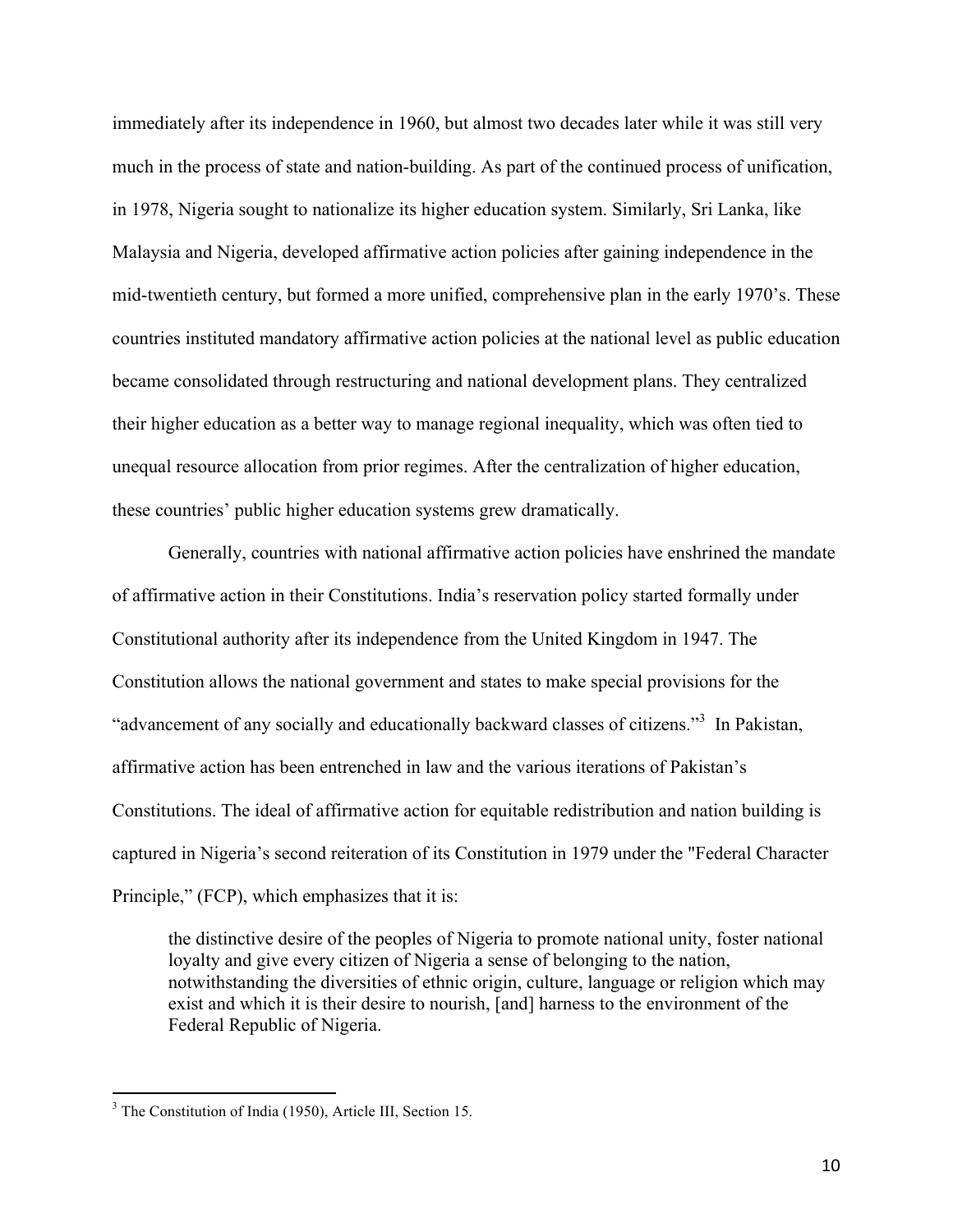In South Africa, Section 9 of the Constitution and The Higher Education of 1997 made affirmative action permissible to redress past discrimination and inequality. Section 37 of the Act requires universities in South Africa to develop and comply with "appropriate measures for the redress of past inequalities," but they "may not unfairly discriminate in any way." Lee (2014) notes that groups that need "redress [for] past inequalities" mostly applies to "black Africans" (black Africans, Coloureds, mixed-race people, and Indians) (p. 4).

#### *Quotas & Reservations*

A higher education reservation is an allocation of seats within a national college or university system or within a singular institution for a group that has collectively experienced some level of educational disadvantage. Among the post-colonial countries, quotas and reservations have generally been created in favor of a formerly disenfranchised majority or relatively large group, while in China affirmative policies have been created in favor of ethnic minorities. In India, the affirmative action policy is a quota system, reserving almost half of the seats in centrally-funded institutions for students of scheduled castes, scheduled tribes, and other backward classes. (Gupta, 2006). These groups collectively comprise roughly 70% of the Indian population (Gupta, 2006, p. 10).

In Malaysia, affirmative action under the NEP policy required higher education institutions to reserve seats for the majority Bumiputera, encompassing the Malays and indigenous populations of Malaysia. Like in India, the formerly disenfranchised majority of Malaysia under colonization are the intended beneficiaries of affirmative action. In 2003, the official NEP reservation program in higher education was discontinued, but government and institutional programs still generate affirmative action policies for the Bumiputera. These policies include ethnic quotas in public tertiary institutions, scholarships and higher education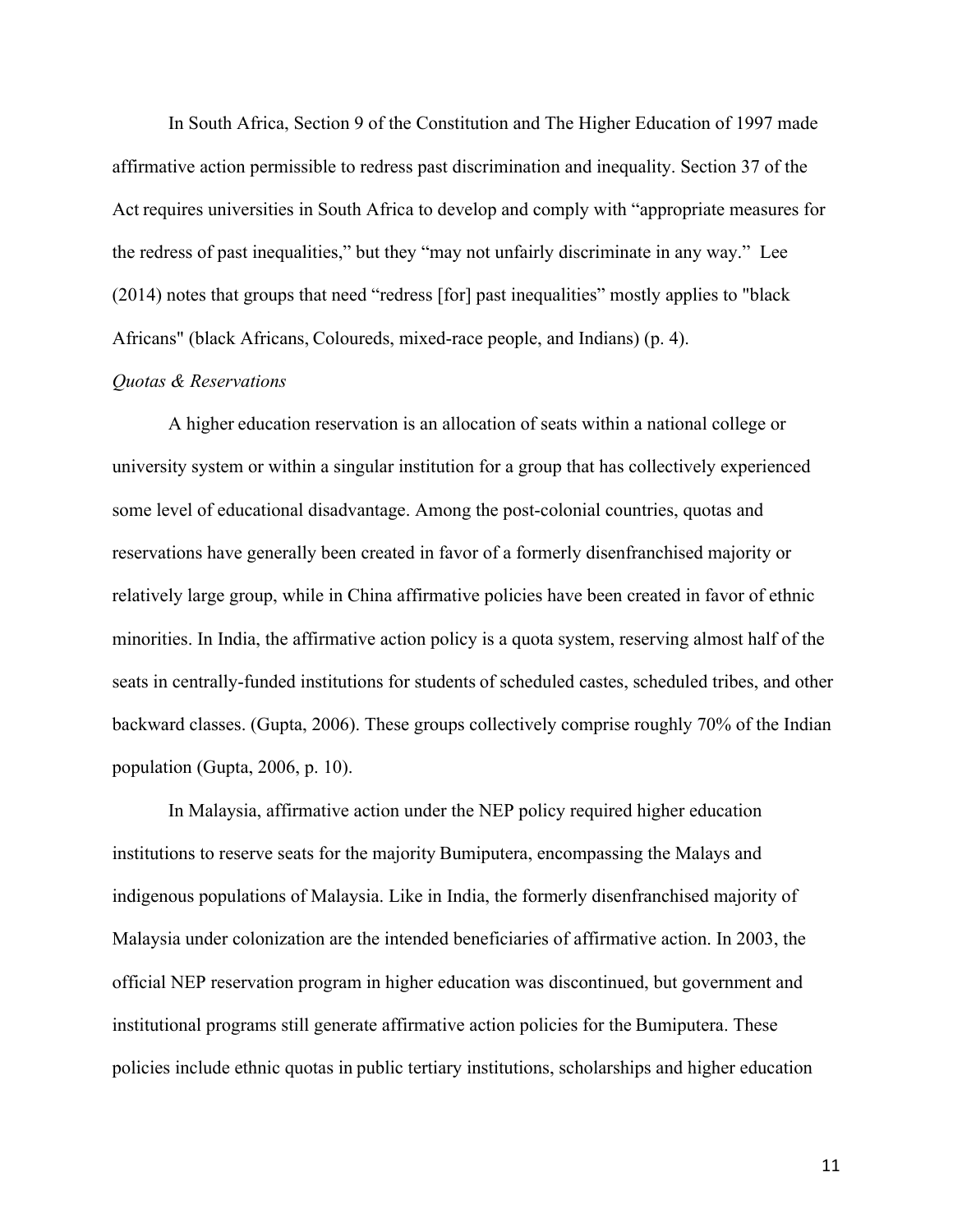institutions reserved exclusively for Bumiputera students, and parallel, easier routes to university admissions for Bumiputera applicants (Lee, 2012, p. 620).

In India and Malaysia, affirmative action policies were created in favor of the majority who were disenfranchised and socially disadvantaged under colonization. With China's adoption of a national admissions system, it adopted affirmative action policies, including bonus points on the National College Entrance Exam (NCEE) and lower cut-off scores for admissions for ethnic minorities, particularly those living in frontier areas, mountainous areas, and rural areas (Wang, 2009). Unlike the post-colonial countries instituting affirmative action, in China, ethnic minorities are the intended beneficiaries of affirmative action policies. There are 56 recognized ethnic groups in China, with the numerical majority, the Han, making up roughly 91% of the population (Zhou and Hill, 2009, p. 2-3).

Some countries adopted quotas for disadvantaged groups based on geography. For example, in 1971 the Sri Lankan government instituted a policy of "standardization" which is very similar to Malaysia's 1971 policy of reservation. Under the standardization policy the government sets an admissions quota in favor of students living in economically and educationally underdeveloped areas, particularly rural areas. The policy was originally designed to favor the ethnic majority—the Sinhalese—who were educationally disenfranchised under British colonial rule, like the population majorities in India and Malaysia (de Silva, 1997). Under British colonization, Tamil students, an ethnic minority comprising around 11% of the population, were favored in higher education admissions, particularly in the faculties of science, engineering, and medicine (de Silva, 1997). The "standardization" policy cuts across ethnic and religious identities and focuses on students in underdeveloped areas, which includes both Tamil and Sinhalese students. Similarly, in Nigeria the government adopted a mandatory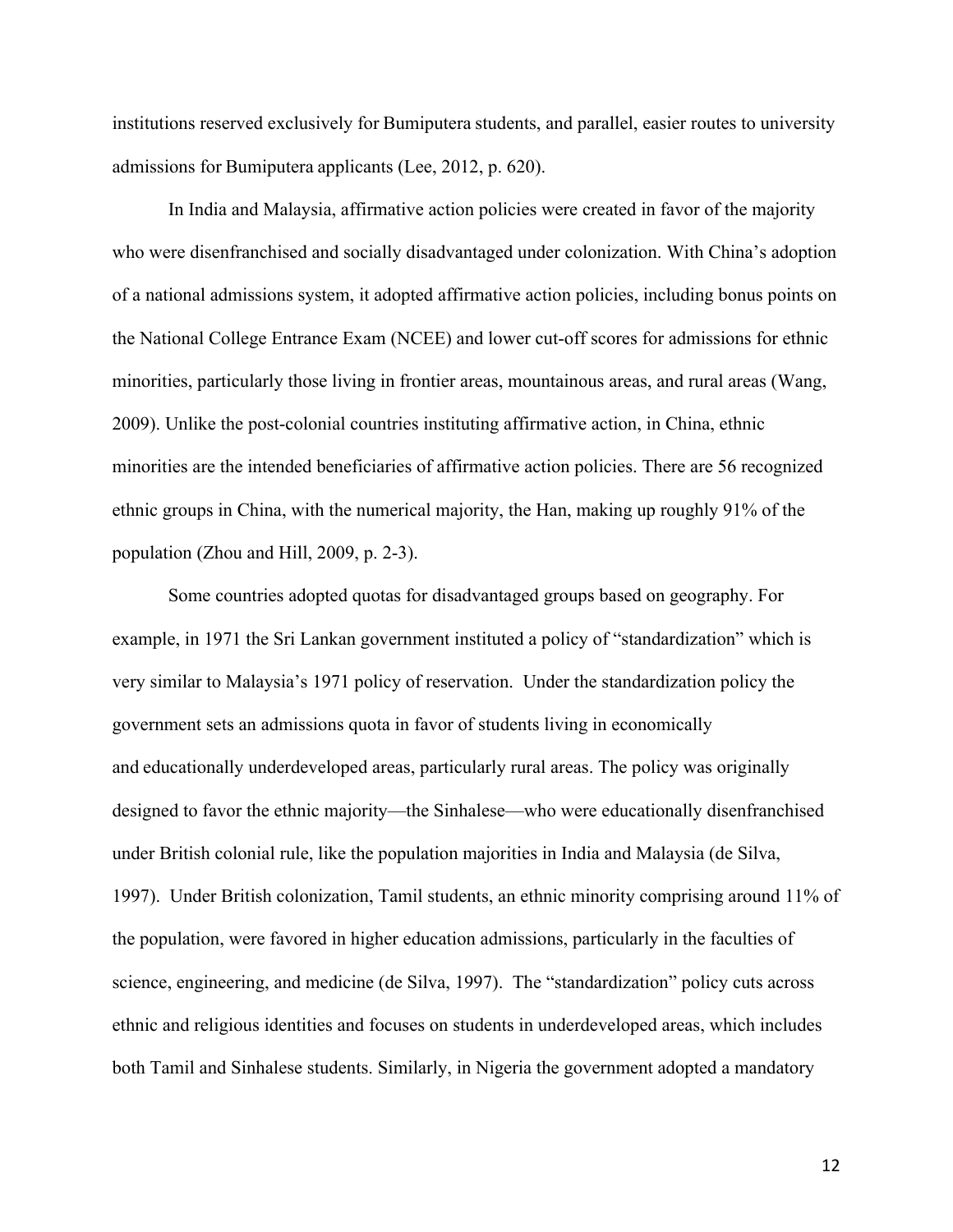reservation schemewith a certain percentage of seats in higher education institutions reserved for the "educationally disadvantaged." This category mostly encompasses students in the underdeveloped northern provinces, but similar to the modern day policy in Sri Lanka, isn't tied to a specific ethnic or tribal group. Similar to Nigeria, Pakistan's policies are shaped by a combination of geography, sector, language, ethnicity and the history of the development in any one given area (Waseem, 1997). Thus, in one province affirmative action can favor one ethnic group, while in another region, wholly different ethnic groups are the intended beneficiaries.

In South Africa, there is no formal, national reservation policy. However, some universities like the University of Cape Town (UCT) have explicit and well-developed affirmative action infrastructures that target socioeconomic disadvantage and consider race in admissions, while other institutions have no affirmative action plans. One likely explanation for South Africa's development of institutionally-led affirmative versus state-level mandates during its democratic transition is that the view of the government's role in redistribution and equity was one of limited intervention. For example, Lee (2015) explains that because mainstream thinking in Malaysia was more receptive to state-led intervention, Malaysia was able to take "an expansionary stance" and develop massive state-led affirmative action policies, while South Africa developed a more constricted affirmative action position (p. 619). While South Africa's national laws permit and encourage affirmative action, affirmative action is not entrenched as a guaranteed right nor mandated by national or Constitutional directives as it is in many postcolonial countries. Lee (2015) explains that, "through the democratic transition, the autonomy of universities was preserved and universities were mandated to pursue broadly defined redress or transformation agendas" (p. 619).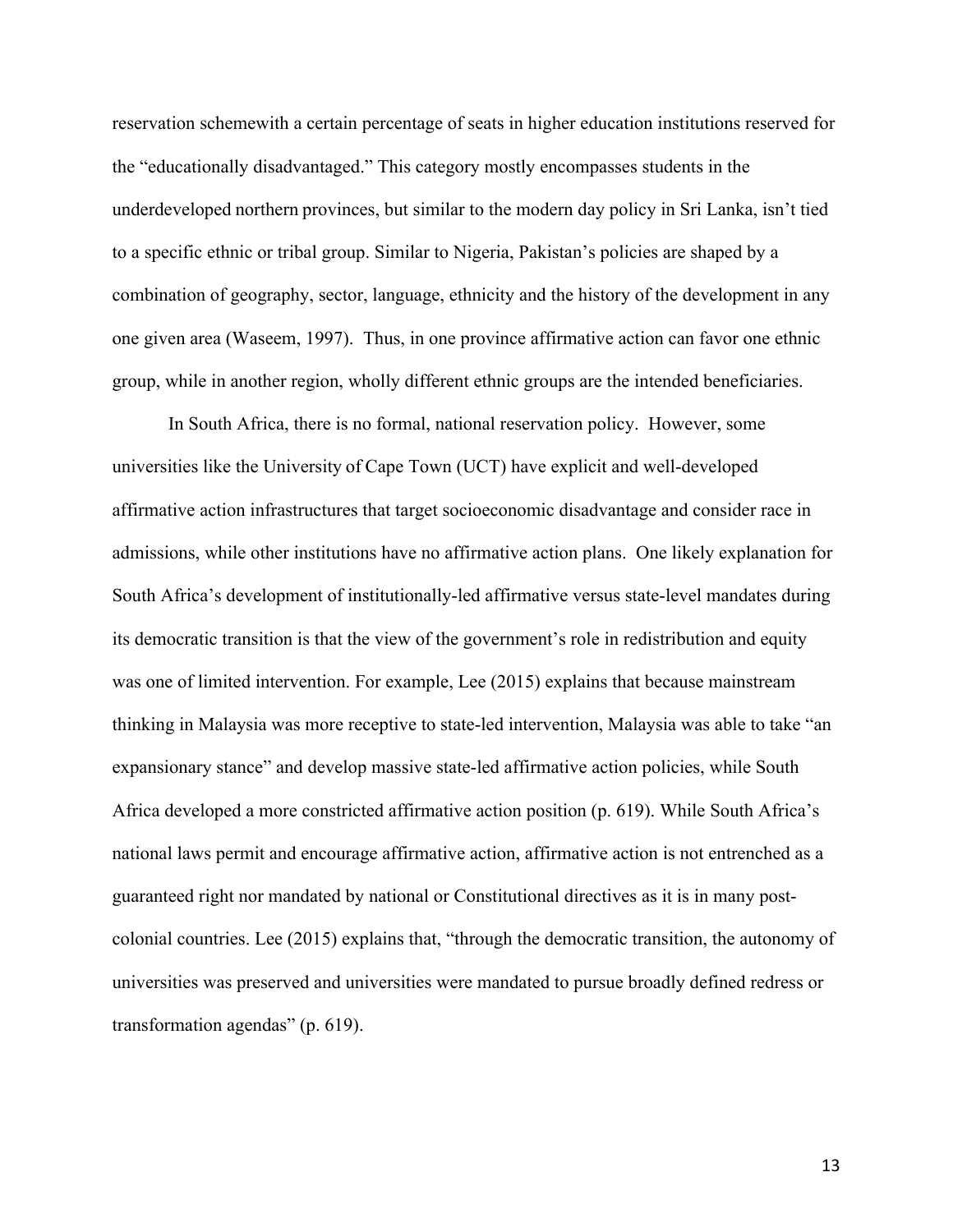Countries that developed national, mandatory quota systems for disadvantaged groups in the middle of the 20<sup>th</sup> century, such as Nigeria, Malaysia, India, China, and Sri Lanka, did so for the primary purpose of national unification. The element of redressing past discrimination was also a central component of the nation-building framework. After the end of apartheid, institutions in South Africa also developed affirmative action policies for nation-building and redressing the legacy of apartheid. One of the biggest differences between South Africa and the post-colonial countries whose higher education affirmative action policies were developed for nation-building, is that South Africa's affirmative action policies were not adopted at the statelevel. In post-colonial countries, such as India, Malaysia, and Nigeria, the federal government directs affirmative action policies, with varying levels of discretion given to provincial governments and institutions. In South Africa, institutions direct affirmative action plans.

#### **Group-Based Mobilization & Anti-Racism**

In some countries the development of affirmative action has occurred when an identity group, most often a numerical minority, has endured a legacy of oppression such as slavery or extreme discrimination. In these cases, affirmative action is spurred by national and cross-border group rights mobilization, the development of a national group consciousness, and international discourse about nondiscrimination. Some of the most recent adopters of mandatory affirmative action policies, such as Romania and Brazil, have been spurred by cross-border discourses on inequality, racism, and nondiscrimination. When developing affirmative action programs under these conditions, voluntary affirmative action programs in universities typically develop rather than state-mandated systems.

#### *Discrimination & Disenfranchisement*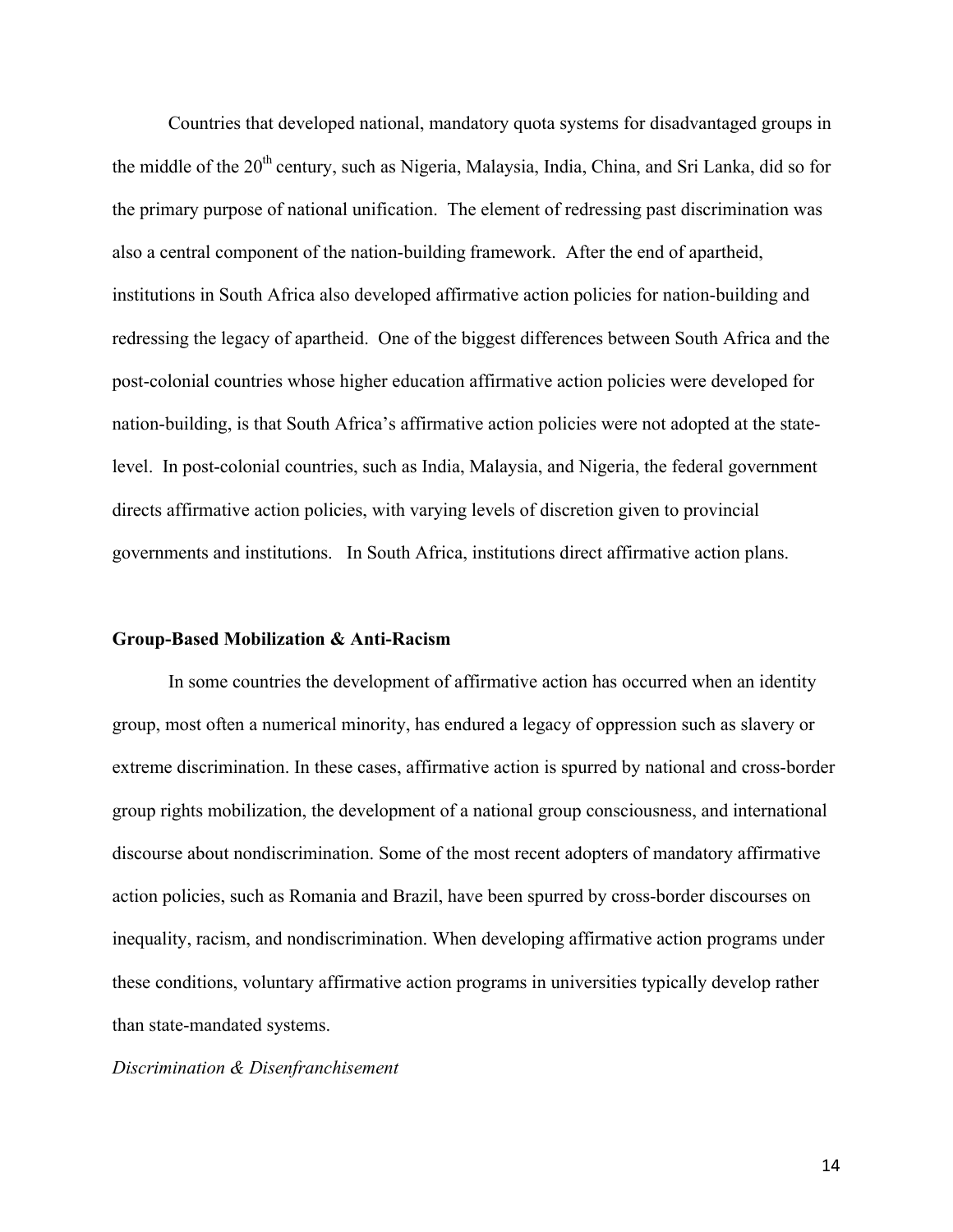Countries adopting affirmative action in response to group mobilization or international pressure all have a legacy of discrimination against an indigenous, racial, ethnic, or religious group, such that the group has experienced some educational disadvantage. Non-native ethnic and religious groups with regional permanence and strong community infrastructures, such as Muslims from Thrace in Greece, have often been able to receive affirmative action benefits in higher education. Generally, these groups are a numerical minority in their countries. In New Zealand, indigenous populations—Māori and Pacific Islanders are the main, intended beneficiaries of affirmative action policies, making up 14% and 7%, respectively, of the population (New Zealand Census, 2013). In Romania, the Roma are the beneficiaries of affirmative action and are the second largest ethnic group in Romania, making up 3% to 12% of the population (Buțiu, 2014).

All of these groups, whether they are numerical minorities, as in the case of Romania and New Zealand or making up a larger percentage of the population, such as in Brazil, have faced rampant discrimination. Former slave populations in Romania (Roma), the United States (African Americans), and Brazil (black Brazilians<sup>4</sup>) continue to experience various forms of social exclusion, and racial inequality exists in each context. For example, Afro-Brazilians are two and a half times more likely to be illiterate than white Brazilians, considerably less likely to attend college, and earn half as much as their White counterparts (Long and Kavazanjian, 2012).

In contrast to countries with one major group that drove affirmative action policies, Canadian affirmative action was a response to the exclusion of multiple groups in society. In the late 1800's through the beginning of the  $20<sup>th</sup>$  century, Canada adopted a series of exclusionary

<sup>&</sup>lt;sup>4</sup> We take as a starting point that racial categories in every society are socially constructed (Cornell & Hartmann, 1998). In Brazil racial categories are particularly contested (Telles, 2004). Still, affirmative action policies in Brazil take into consideration Afro-Brazilian ("black") identity.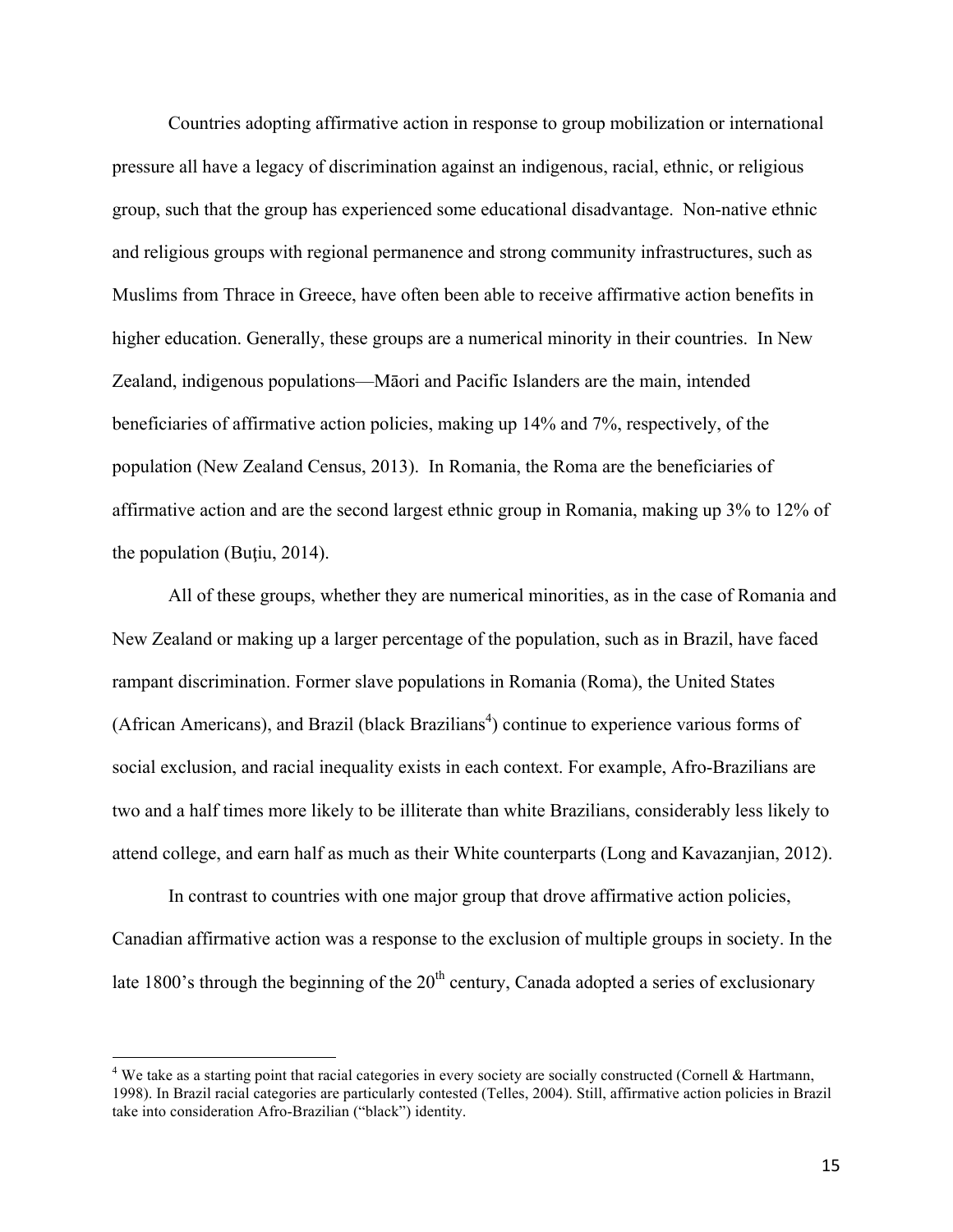race-based policies and legislation that supported segregation and discrimination in the education sector, particularly against the indigenous population, black Canadians, and Asian immigrants. These policies have existed at the federal, provincial, and institutional levels, across primary and tertiary institutions, particularly in Nova Scotia and Ontario, where "separate schools were a normative practice instituted by law," (Chan, 2007, p. 132, 133). Affirmative action in Canada sought to address the historical legacy of these policies.

#### *Mobilization & Discourse*

The development of Romania's affirmative framework coincided with larger international discourse in the 1990's about Roma inclusion coupled with activism in support of the Roma in Central and Eastern Europe. Sobotka (2011) explains that cross-border advocacy organizations, Roma leaders, and minority rights organizations formulated Roma issues in the EU context and pressured governments to generate Roma-specific policy responses. In post-Cold War Central and Eastern Europe, the "politicization of ethnic cleavages" and increasing human rights violations, alongside European Union accession and democratization, "empowered Romani activists to address discrimination and maltreatment and campaign for equality and the development of a concept of 'Roma rights'." (Sobotka, 2011, p. 236). Romania's affirmative action policies continued to expand during the Decade of Roma Inclusion, a ten year period from 2005 to 2015, in which eight European countries agreed to develop action plans in education, healthcare, employment and housing to better include the marginalized Roma populations (Curic and Plaut, 2013, p. 71). In the Declaration of the Decade of Roma Inclusion, the collective group of countries pledged to, "work toward eliminating discrimination and closing the unacceptable gaps between Roma and the rest of society."<sup>5</sup> Institutions in other countries, such as Hungary,

 $5$  See, the Declaration of the Decade of Roma Inclusion's briefs, statements and reports, at http://www.romadecade.org/about-the-decade-decade-in-brief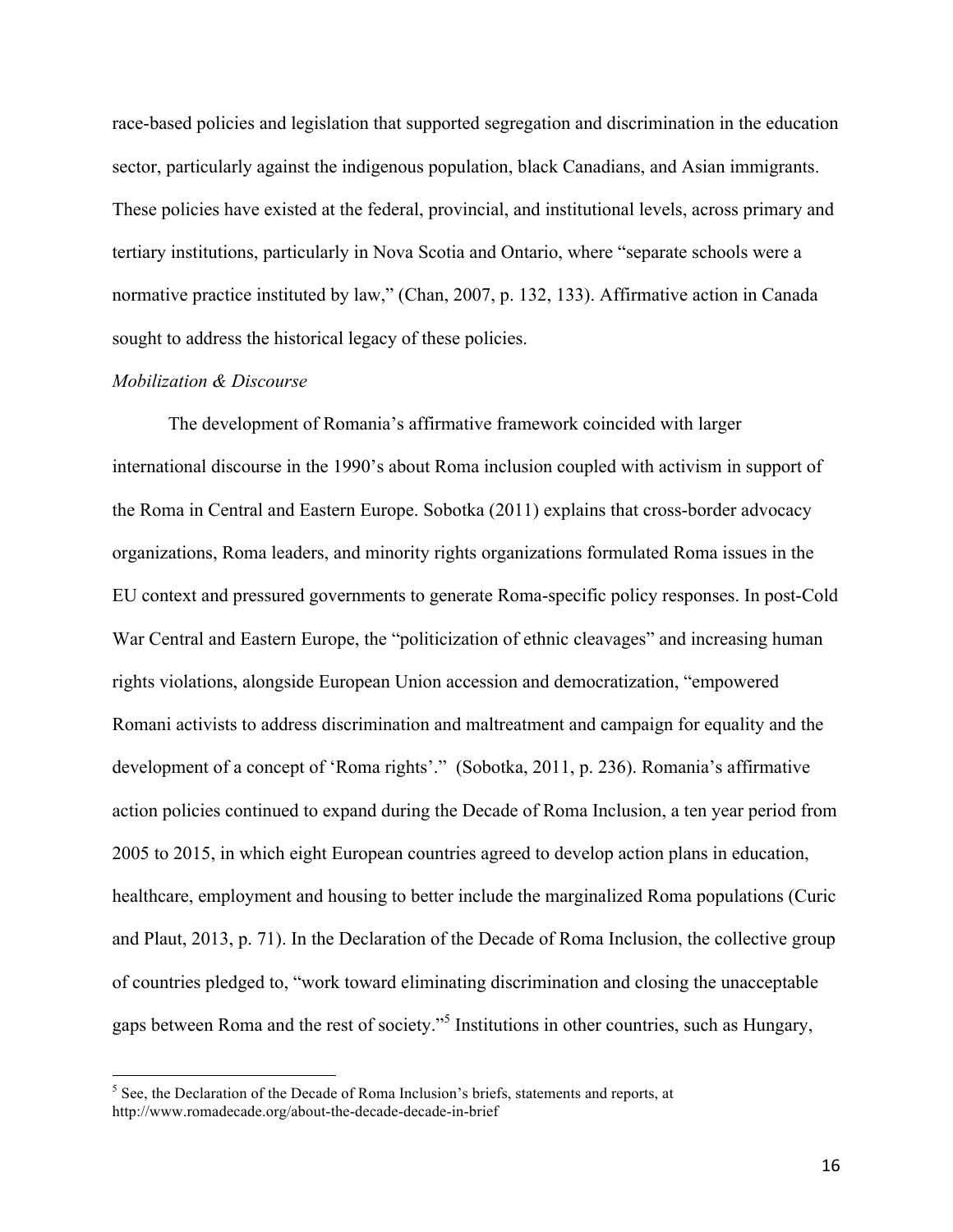where the Roma are the largest ethnic minority, also incorporated affirmative action into its tertiary education system during this period of attention to Roma rights.

In the early twentieth century, a black social collective mobilized in Brazil, similar to the black consciousness movement in the United States. This movement developed to respond to racial inequality and to demand government reform, with a resurgence in the late 1970's throughout the early 2000's. One of the most visible movement activities included the Zumbi dos Palmares March on November 20, 1995, in which thousands of activists and community leaders protested and eventually met with the President (Telles, 2004). The black social movement raised the visibility of the black consciousness ideal and conceptualized racism. By the early 2000's National and Pan-American black organizations were leading international meetings on racism and collaborating with pro-reform government leaders. Some were funded by international foundations, evidence of global movements against racism (Telles 2004). In 2001, a group of governmental leaders in Brazil attended the United Nations' World Conference Against Racism in Durban, South Africa. The conference was the impetus for immediate changes in Brazil's state and federal laws and the spreading of affirmative action policies in higher education (and the labor market).

Global movements also propelled affirmative action for indigenous groups. In New Zealand, affirmative action coincided with an indigenous consciousness movement, inspired by collective action movements around the world. The indigenous consciousness movement is described as the Māori Renaissance—the resurgence of Māori political and cultural power in the early 1970's, led by Māori leaders. Māori leaders and activists issued increasing demands for recognition and rights—inspired in part, by the black power and Marxist movements (Hill, 2010). As the Māori challenged the British Crown's validity and overall structure, the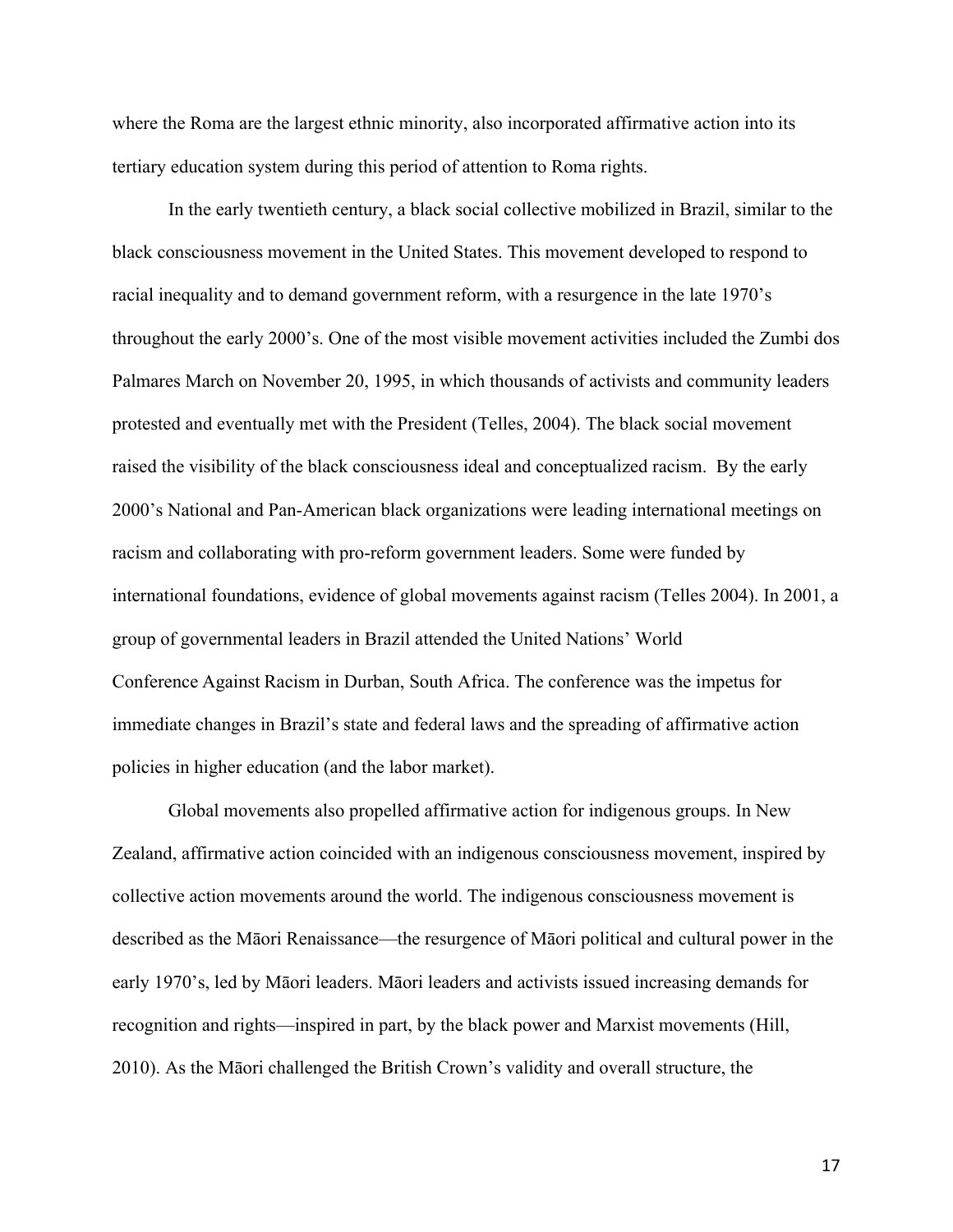government was forced to acknowledge the Māori's presence in New Zealand, and work with tribal leaders across social and political sectors.

Finally, in Canada, a broader government policy of multiculturalism emerged during the 1980s in response to the Quebec sovereignty movement, and that policy extended to aboriginal and immigrant Canadians. In the 1970's, the national government established a multiculturalism policy and several federal offices dedicated to multiculturalism and racial equity (Chan, 2007). In 1982, the Canadian Charter of Rights and Freedoms was adopted in Canada's new Constitution, permitting affirmative action in higher education admissions.

#### *Institutional Affirmative Action*

In countries where affirmative action developed after collective action or human rights conversations, institutions or the state develop affirmative action programs. Institutions have generally adopted these policies to increase the representation of underrepresented groups within higher education. Institutional policies that are voluntary generally seek to address the underrepresentation of immigrant-origin groups, indigenous groups, and racial and ethnic minority groups. In some cases, there is an explicit link to past discrimination and disenfranchisement, while in the US and Canada the promotion of diversity or multiculturalism provides the institutional rationale for affirmative action.

In the United States during the 1960's individual colleges and universities began to institute affirmative action programs to address the vestiges of slavery and Jim Crow, which had restricted the access of black students to historically white institutions in the United States. John F. Kennedy made the first known reference to "affirmative action," in 19616 under executive

 <sup>6</sup> Some historians note that the term stems from an earlier period. Interior Secretary Harold L. Ickes and his aides used the concept in the 1930's when they tried to "insure that Public Works Administration contractors hired some percentage of black employees in areas that had an 'appreciable Negro population.'" (Garrow, 2010, p. 35) The term affirmative action" appeared in a non-racial context in the National Labor Relations Act of 1935 (the Wagner Act)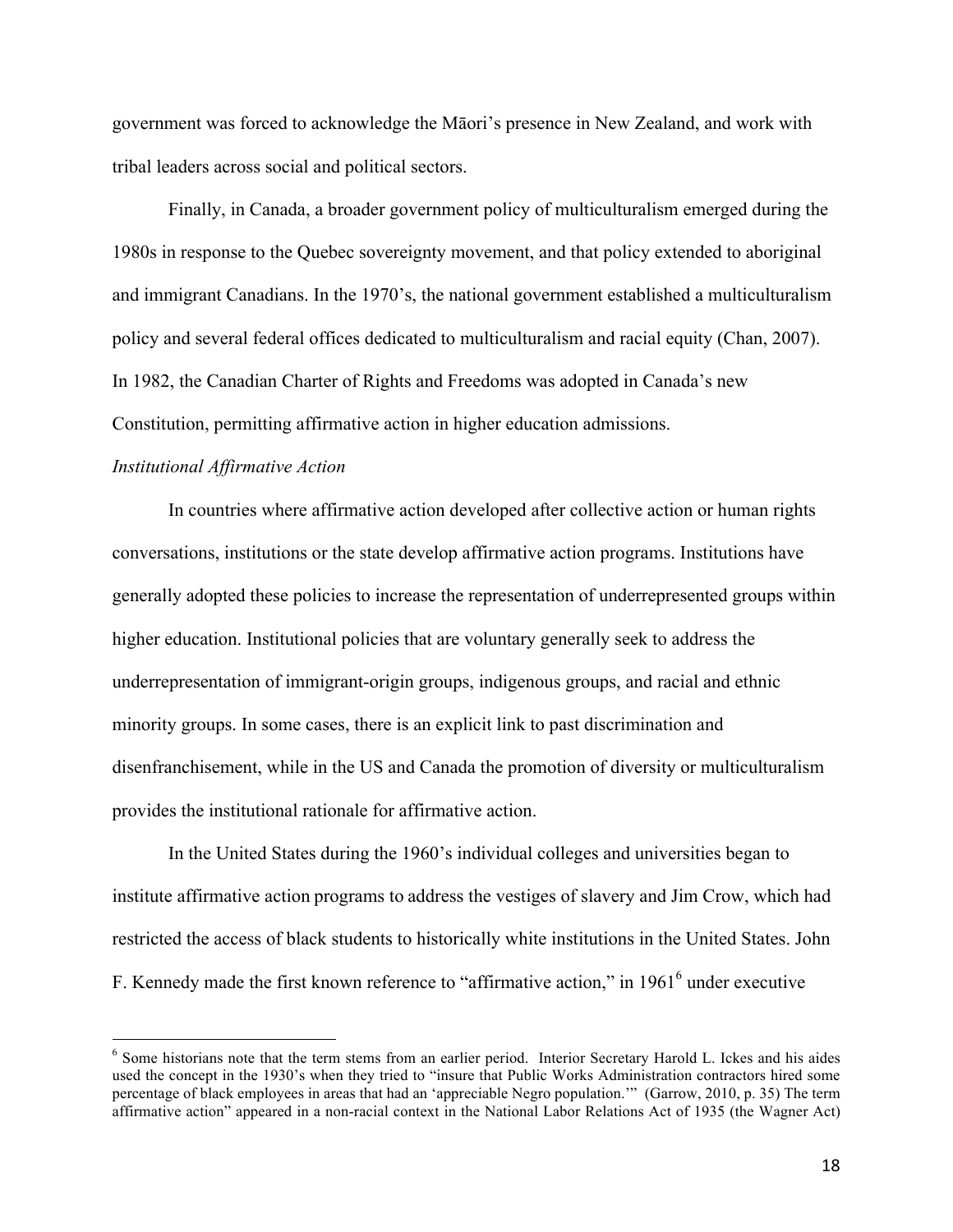order 10925, which dictated that government contractors were required to "take affirmative action to ensure that applicants are employed and that employees are treated during employment without regard to their race, creed, color, or national origin." Higher education institutions generally began adopting the practice in the 1960's after several executive orders around affirmative action in the labor market.

Sometimes affirmative action policies arose in response to specific movements then extend to multiple groups. For example, in Canada, the University of Manitoba's Faculty of Education announced in February 2016 that it would set a target for its 2017 incoming undergraduate student body to be represented by 45% of students in certain diversity categories, including indigenous and racial minority students. The aim of the program is to provide the "highest quality of education with a view to graduating a teaching force that represents the cultural, ethnic, regional and social diversity of Manitoba," (University of Manitoba, 2014). In the United States, affirmative action targeting African American students later spread to include Latino and Native American applicants. In the cases where the state mandates affirmative action discussed in the previous section, there is more of an explicit link to redressing past discrimination and inequality.

In contrast to the state-mandated affirmative action policies described above in postcolonial societies, in the United States, like France, affirmative action policies have overarching governmental *restrictions* on their usage based on the Constitution and case law. University administrators have been at the forefront of designing affirmative action policies, while those policies continue to be challenged in court (Stulberg and Chen 2014). In the United States there are no explicit federal laws for higher education affirmative action, and in six states, affirmative

and was used in a racial context 10 years later, in New York state's 1945 Law Against Discrimination. (Garrow, 2009, pg. 35) These early references are generally associated with the labor market.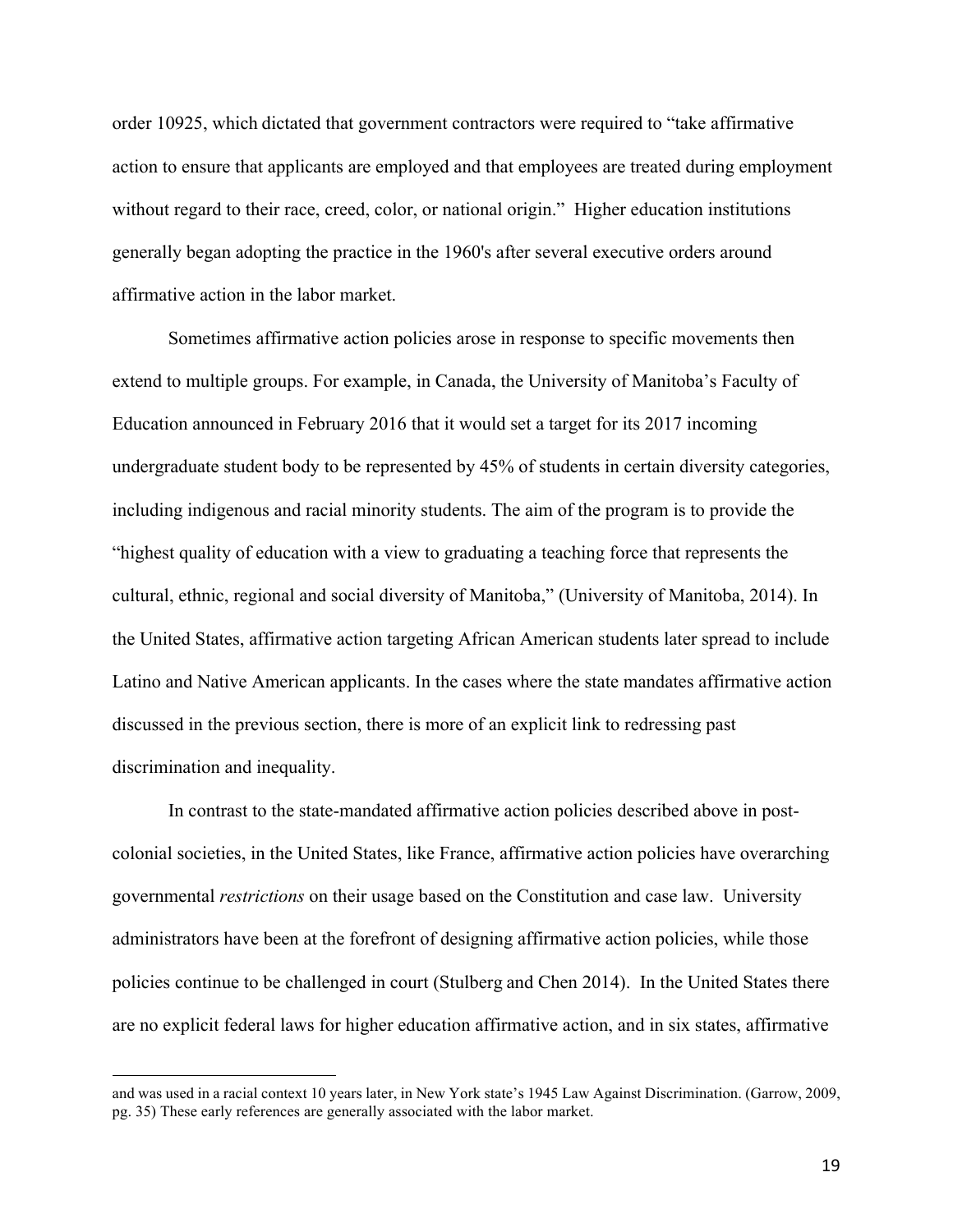action on the basis of race has been outlawed. In the United States, the practice of affirmative action is institutionally generated, while state law and Supreme Court rulings have shaped the conditions under which race-conscious admissions can operate.

In New Zealand, like the United States, affirmative action policies are led by institutions. In 1972, the University of Auckland's School of Medicine became one of the first institutions to institute affirmative action in New Zealand. Law schools and medical schools have been on the forefront of New Zealand's affirmative action programs and have Special Entry Programs for Māori and Pacific Islanders, reserving a certain number of admissions slots for these students. However, unlike in the United States, in New Zealand institutions' rights to establish affirmative action were enshrined in national law, but only nearly two decades after institutions begin implementing affirmative action.

Romania, Greece and Brazil stand out in this category of countries, because affirmative action is federally mandated. In the 1990's cross-border human rights campaigns for numerical minority groups and the development of international human rights frameworks across Europe sparked reform in Greece and Romania. After years of authoritarian rule under which Muslims, faced social exclusion and discrimination and in a European climate of pro-minority rights, Greece transitioned to a more inclusive democracy. As part of this transition, Greece developed an equality framework with explicit programs designed to bolster the economic, political, and educational status of Muslims from Thrace. In 1996, the Greek Ministry of Education instituted a quota system, which reserves 0.5 percent of placements in Greek universities and technical and vocational institutes for Muslim high school students from Thrace.

Likewise, in Romania state-level policies require reserved seats in public institutions for the disenfranchised numerical minority group—the Roma or Romani. To address inequality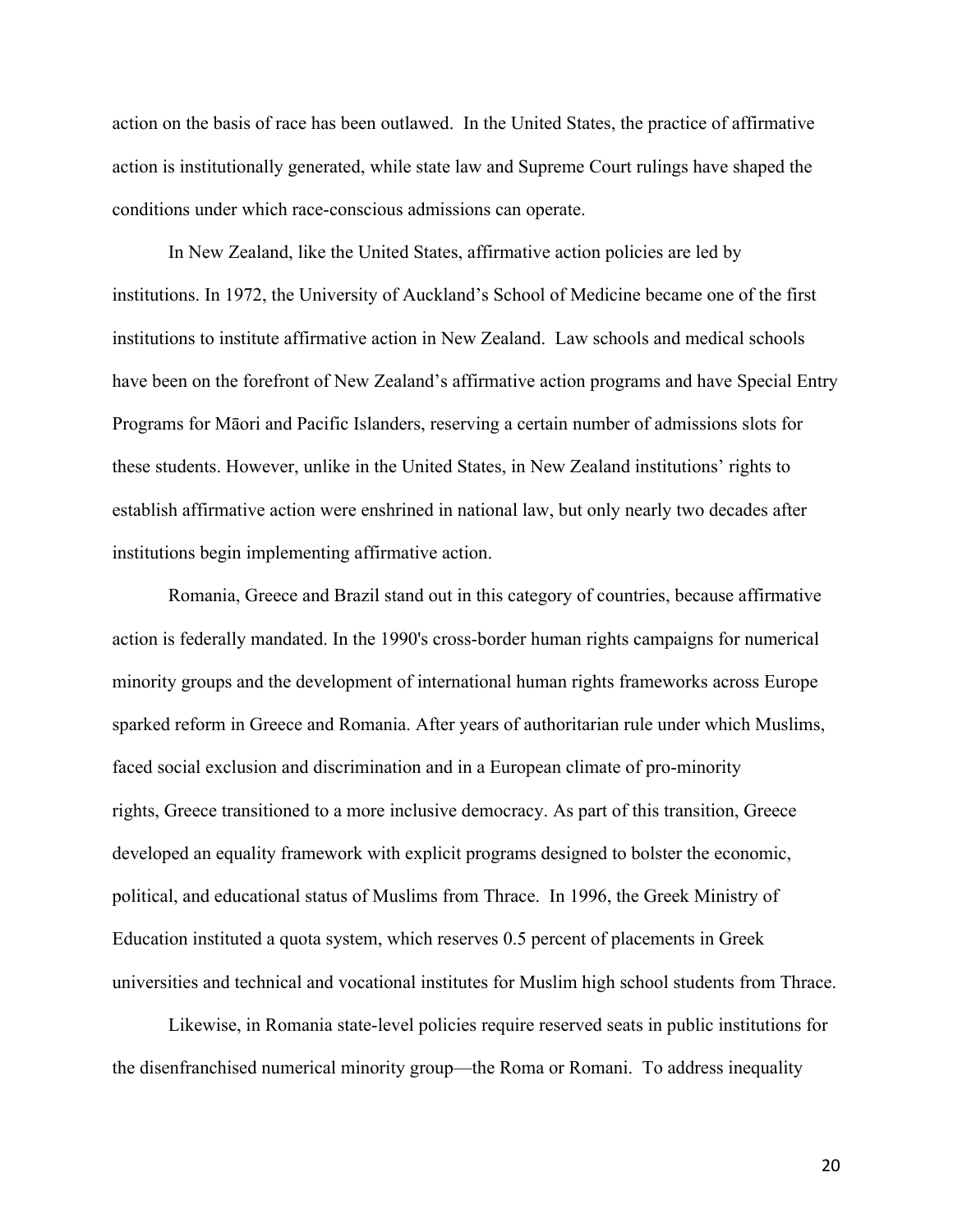from oppression and marginalization, in 1992, the Romanian government began reserving seats in favor of the Roma at one state university, the University of Bucharest (Friedman and Garaz, 2013). In 1998, Romania's Ministry of Education began a comprehensive, mandatory reservation system at eight large state universities and by 2011, following the Declaration of the Decade of Roma Inclusion, the policy expanded to over forty-nine universities (Friedman and Garaz, 2013).

In Brazil, too, the government responded to a social movement by instituting affirmative action. In 2001, Rio De Janeiro's legislature announced that 40% of the seats in the state university would be reserved for non-white Brazilians (Telles, 2004, p. 72). In the same year, the Public Ministry in the state of Minas Gerais began to reserve 50% of public university seats for those attending public schools (Telles, 2004, p. 72). Most of these policies were created in favor of public school students, Afro-Brazilians, Brazilian Indians, and students from lowincome backgrounds, although there is substantial overlap between racial, schooling and socioeconomic categories. Later, to address inequality on a national scale, in 2012, Brazil's Congress passed the Law of Social Quotas, requiring the federal and state universities to reserve half of their available spots for students from public (state) schools, at least half of whom had to be from low-income families and a number from disadvantaged racial groups proportionate to their percentage in the local population (Francis-Tan & Tannuri-Pianto, 2015). As noted, some state universities were already implementing affirmative action prior to the national law, but affirmative action had not previously been subject to a federal mandate. Once the law passed, all 59 federal universities and 38 national educational, science and technology institutions were given four years to fully comply (Kirakosyan, 2014).

The United States is not the only country in which affirmative action policies have been challenged in the courts. After Brazilian states began instituting affirmative action policies in the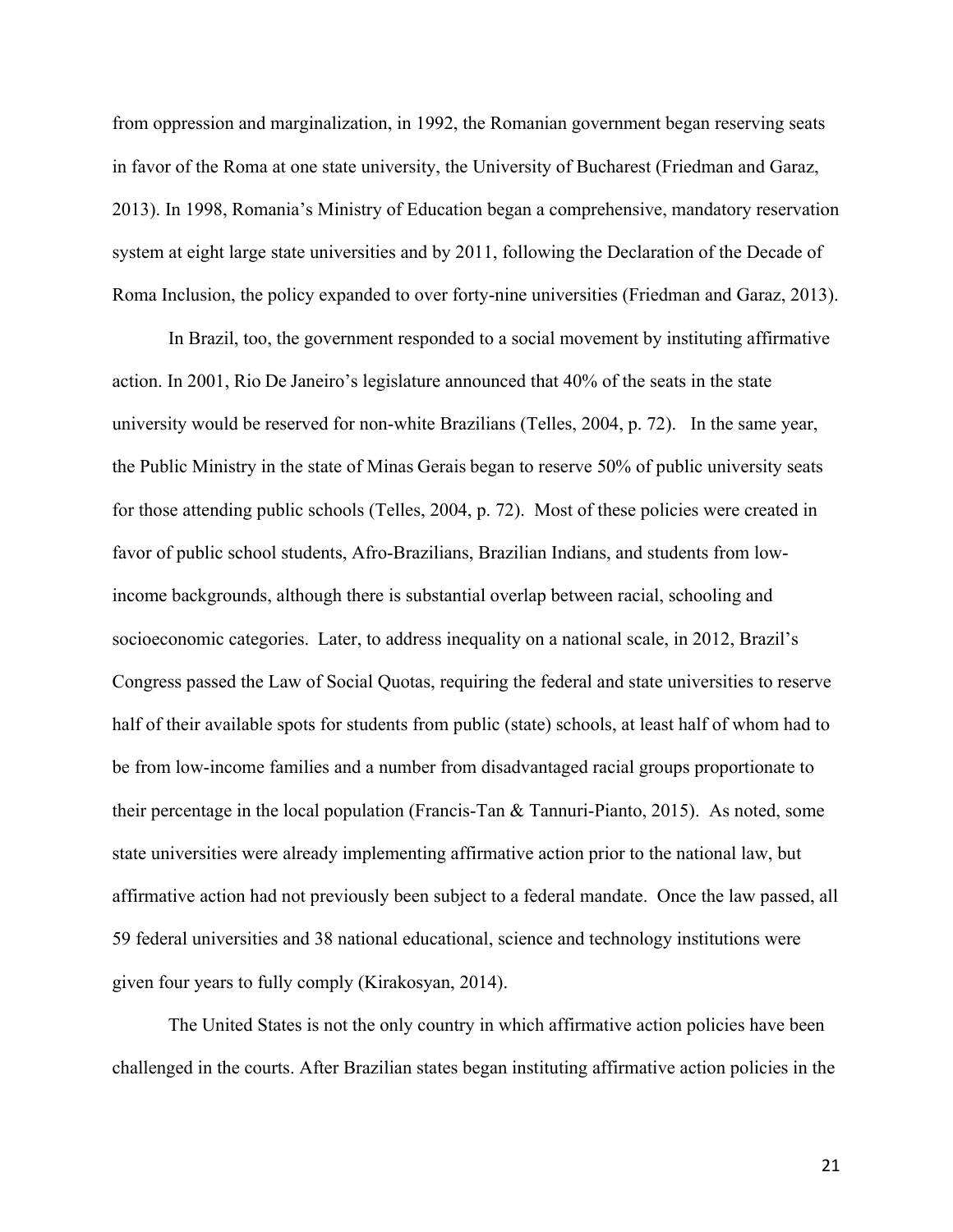early 2000's many lawsuits were filed challenging the programs. By 2012, however,

Brazil's Supreme Court found the use of racial quotas to be Constitutional, and thus, all public universities and colleges have to follow the national law on social quotas. In New Zealand, the Tribunal in *Amaltal Fishing Company Ltd v Nelson Polytechnic* (1996) concluded that Section 73 of the Human Rights Act allows for affirmative action policies in favor of the Māori. Nevertheless, the Tribunal, like the US Supreme Court in *Bakke*, outlined the criteria that affirmative action policies must meet in order to be in compliance with national law. In the case of New Zealand, affirmative action policies must be sufficiently justified as necessary or needed by the target group.

#### **Indirect Affirmative Action**

In some countries differentiating citizens by race, ethnicity, or related social identities is restricted, even if that differentiation is positive in nature or meant to redress some disadvantage or discrimination. At the same time, the expansion of higher education and patterns of inequality together have spurred conversations around inclusion in higher education. In many instances these discussions emerge in response to critiques of elite universities for the lack of representation in the student body of lower class students, a threat to the legitimacy of those universities' admissions processes. Below we discuss cases in which affirmative action arose to promote greater equity with respect to race, ethnicity, or religion in higher education, often alongside the expansion of higher education in the  $21<sup>st</sup>$  century. We include cases that utilize socio-economic measures through a mechanism of what Sabbagh (2011) calls "indirect affirmative action": "'purposefully inclusionary' measures that appear neutral but are designed to benefit disadvantaged groups more than others," (p110).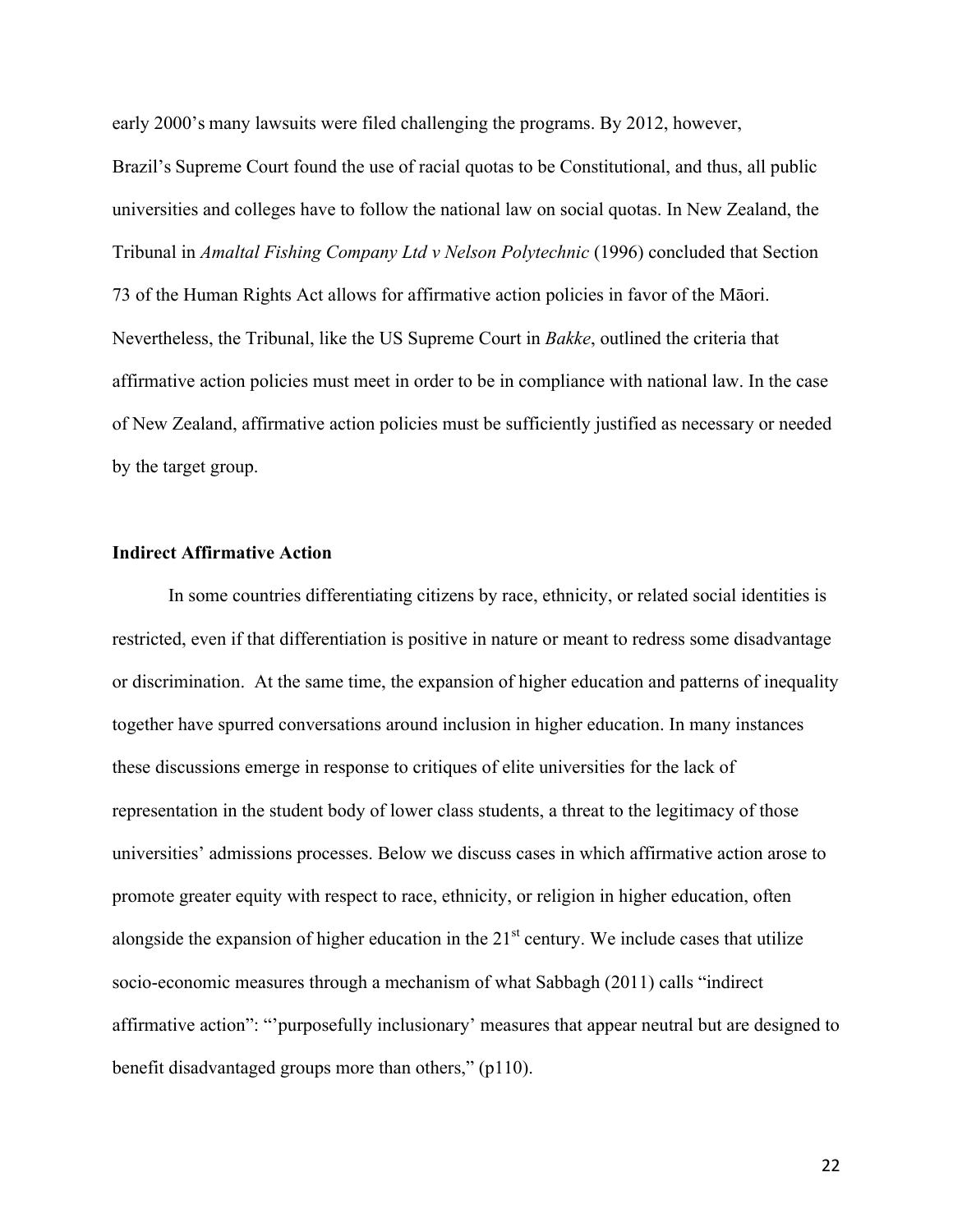We begin with France. In French society, distinctions based on the social identities of race, religion and sex are strictly prohibited under the Constitution of 1958. The legal framework for colorblindness in French society was further entrenched by a 1978 law that prohibits the collection of data on race or ethnicity (Sabbagh, 2011). Since 2001, some selective institutions in France have used affirmative action policies to recruit disenfranchised students, many of whom are ethnic minorities and immigrants. However, these policies are not framed around racial or ethnic identities, but rather Education Priority Zones (ZEP) with disadvantaged populations. Education Priority Zones (ZEP) are state-labeled geographic areas which serve the most economically and educationally disadvantaged students in the country. Despite the nonethnic policy, given residential segregation these ZEP target ethnic minorities. In 2001, France's Institut d'Études Politiques de Paris (Sciences Po), one of the most selective universities in France, created France's first affirmative action program to recruit students from ZEP. Under the Sciences Po program, students from ZEP are offered a separate entry process, along with coaching and special training once they are admitted.

Similar to France's indirect affirmative action scheme, since 2001 four selective universities in Israel have implemented provisions for disadvantaged applicants, mostly by taking into account the socioeconomic status of applicants' neighborhoods and high schools (Alon, 2015). In practice, the schema have more than doubled the percentage of Israeli Arab and Mizrahi students accepted into the four universities (Alon, 2015).

Finland implemented a different workaround. As in France, Finnish law prohibits the collection of data related to race or ethnicity. Universities have implemented affirmative action in Finland by considering applicants' "mother tongue." This provides consideration for native Swedish speakers as well as Sami (indigenous) people (Woodrow & Crossier, 2000). Similarly,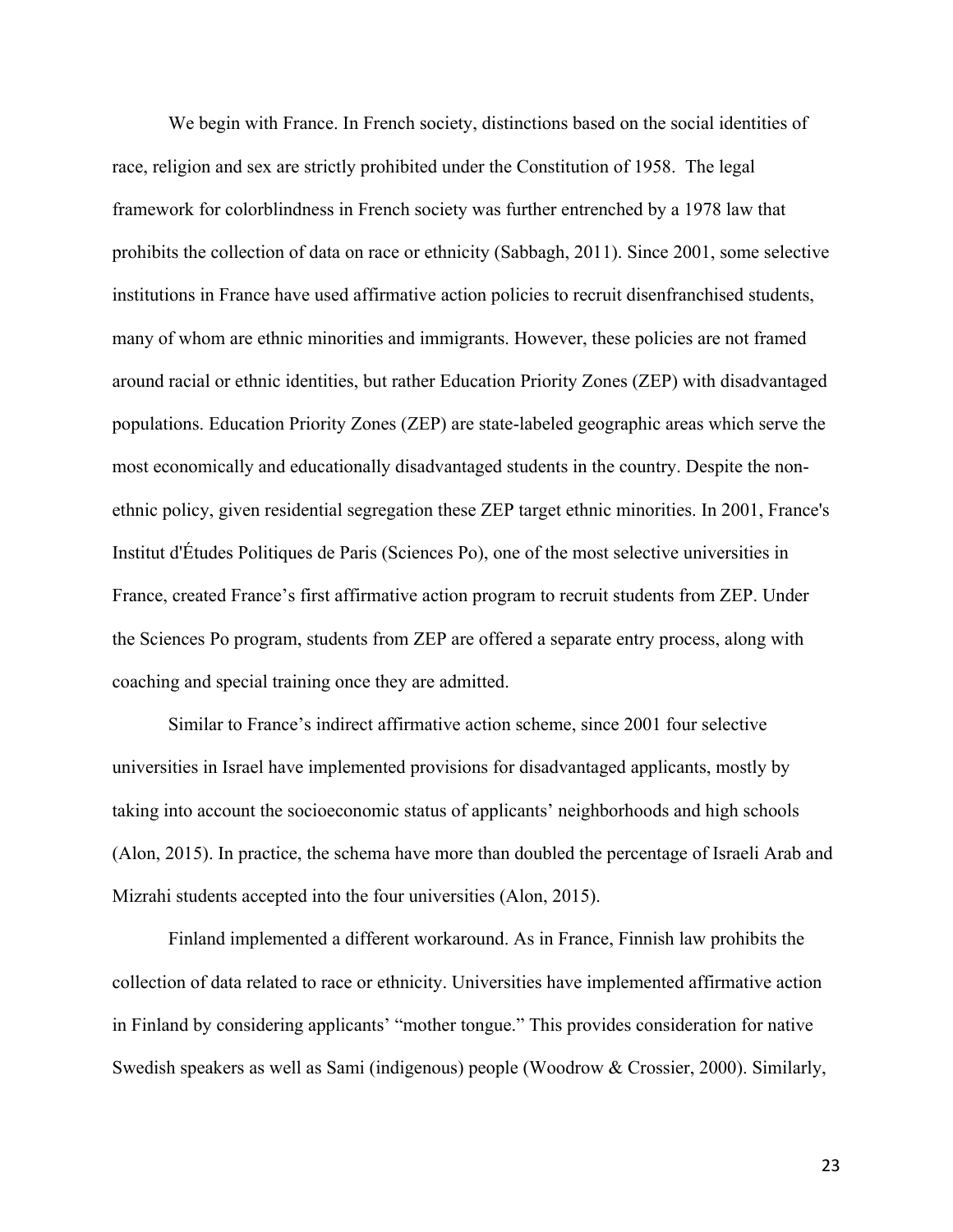Australian universities' predominantly class-based provisions in admissions instituted in the 21<sup>st</sup> century sometimes include other measures of disadvantage—especially refugee status, indigenous identity, or attending a rural or low-resourced school. The government has set targets for increasing the percentages of students from low SES households, with universities implementing a variety of strategies to move toward this class-based goal.

Countries practicing indirect affirmative action are similar in what they lack—none experienced a broad group-based social movement for rights for a specific group in society. It is perhaps the absence of a systematic rights-based movement that leads them to implement classbased measures that nonetheless seem to address ethno-racial inequality in society. Instead, these countries are addressing systematic inequality in who attends particular universities. That is, the specific universities recognize that the legitimacy of their ostensible meritocratic selection systems is called into question when the campuses are dominated by elites. The universities then respond with provisions for underrepresented groups, through class-based measures.<sup>7</sup>

#### **Conclusion**

Through the comparative analysis of affirmative action in higher education, we highlight two common situations in which explicit affirmative action in higher education arise, and one set of cases in which "indirect" affirmative action policies (Sabbagh, 2011) emerge. Early adopters of affirmative action were engaged in nation-building projects, especially in post-colonial states,

 $<sup>7</sup>$  Universities in other countries, too, have implemented class-based provisions, but without an obvious ethno-racial</sup> impact or motivation. For example, since 2006 the British government requires universities charging maximum tuition to develop "Widening Participation" plans; most commonly, these plans include, among other things, considerations in admissions for whether the applicant has lived in foster care or comes from a school or neighborhood that has sent few or no students to the university in the past. See https://www.offa.org.uk/accessagreements/ for examples. The Irish government, too, requires universities to expand access. Even more recently, when expanding higher education the Indonesian government required universities to hold 20% of seats for socioeconomically disadvantaged groups. We do not discuss these cases at length in this paper because they do not fit into the group-based consideration, whether implicit or explicit, of our working definition of affirmative action.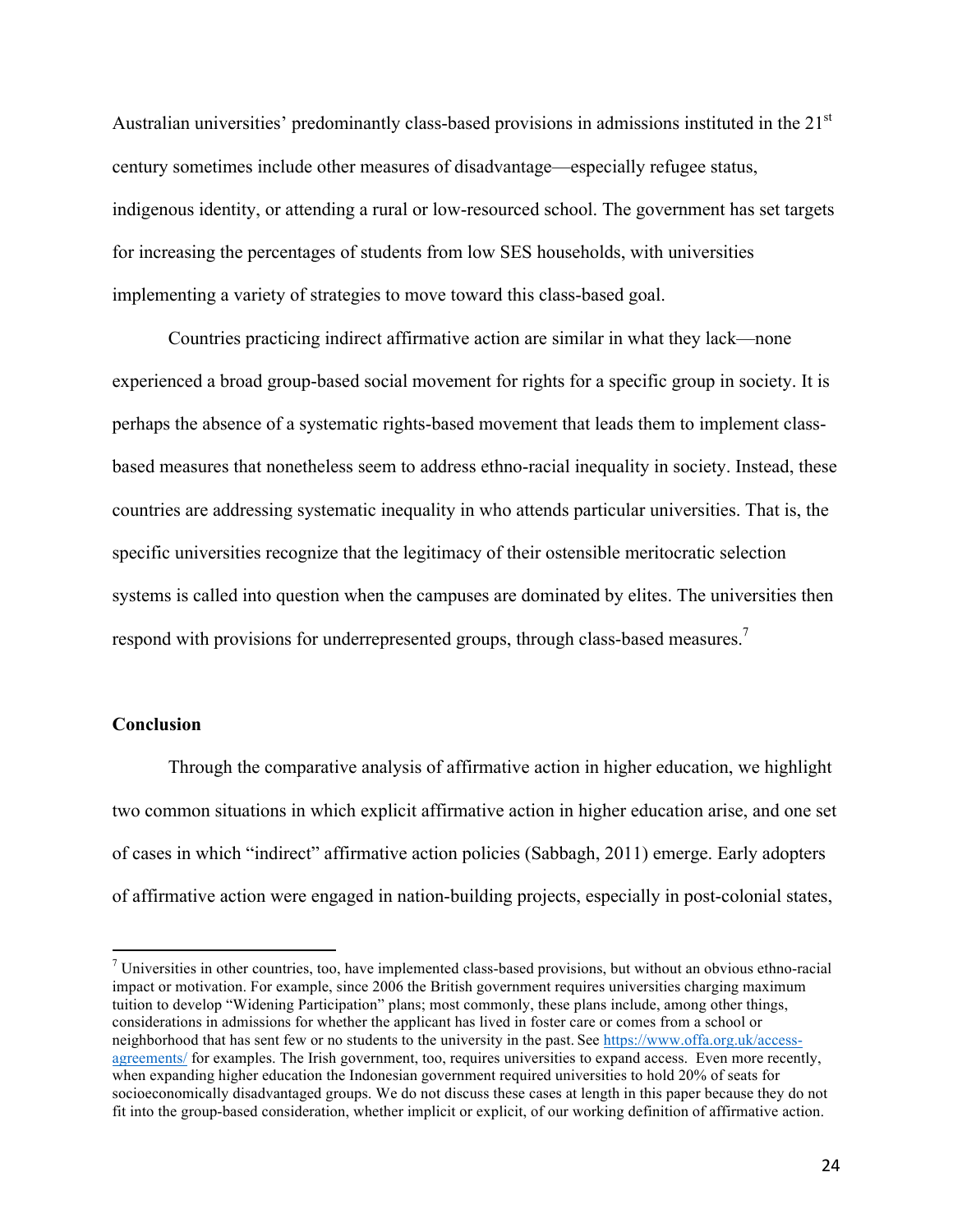and affirmative action became required by the state. When affirmative action becomes part of the way in which a post-colonial state builds national identity, it frequently is institutionalized in the newly-formed nation's constitution or related legislation. This practice was common in the 1950s through the 1970s. In other countries, affirmative action develops when there is collective mobilization around group rights, alongside global discourse around anti-racism and nondiscrimination. In many of these cases, there is a history of oppression or discrimination against an indigenous, racial, ethnic, or religious group. Aside from the United States, these policies emerged during the 1980s and beyond. Lastly, a handful of countries with significant racial or ethnic disparities but lacking a post-colonial or group-rights based movement have adopted indirect affirmative action during the  $21<sup>st</sup>$  century.

Overall, once affirmative action becomes part of the possible actions countries can take in higher education admissions, it becomes a solution to myriad organizational and national problems. In this sense, our analysis aligns with Cohen, March, and Olsen's (1972) classic discussion of organizational practices enduring through presenting solutions in search of organizational problems they can solve.

It is important to note that there is considerable variation among universities within specific national contexts that have adopted institutionally-driven affirmative action models. For example, higher education institutions such as community colleges in the United States are not selective in admissions and hence do not practice affirmative action. In addition, some states in the US have passed state-wide referenda that ban affirmative action in any university that receives state funding, which includes all state universities. Affirmative action shifts over time within national contexts as well. Regime changes, demographic shifts, and instability influence how affirmative action is maintained or restructured. For example, China has had some of the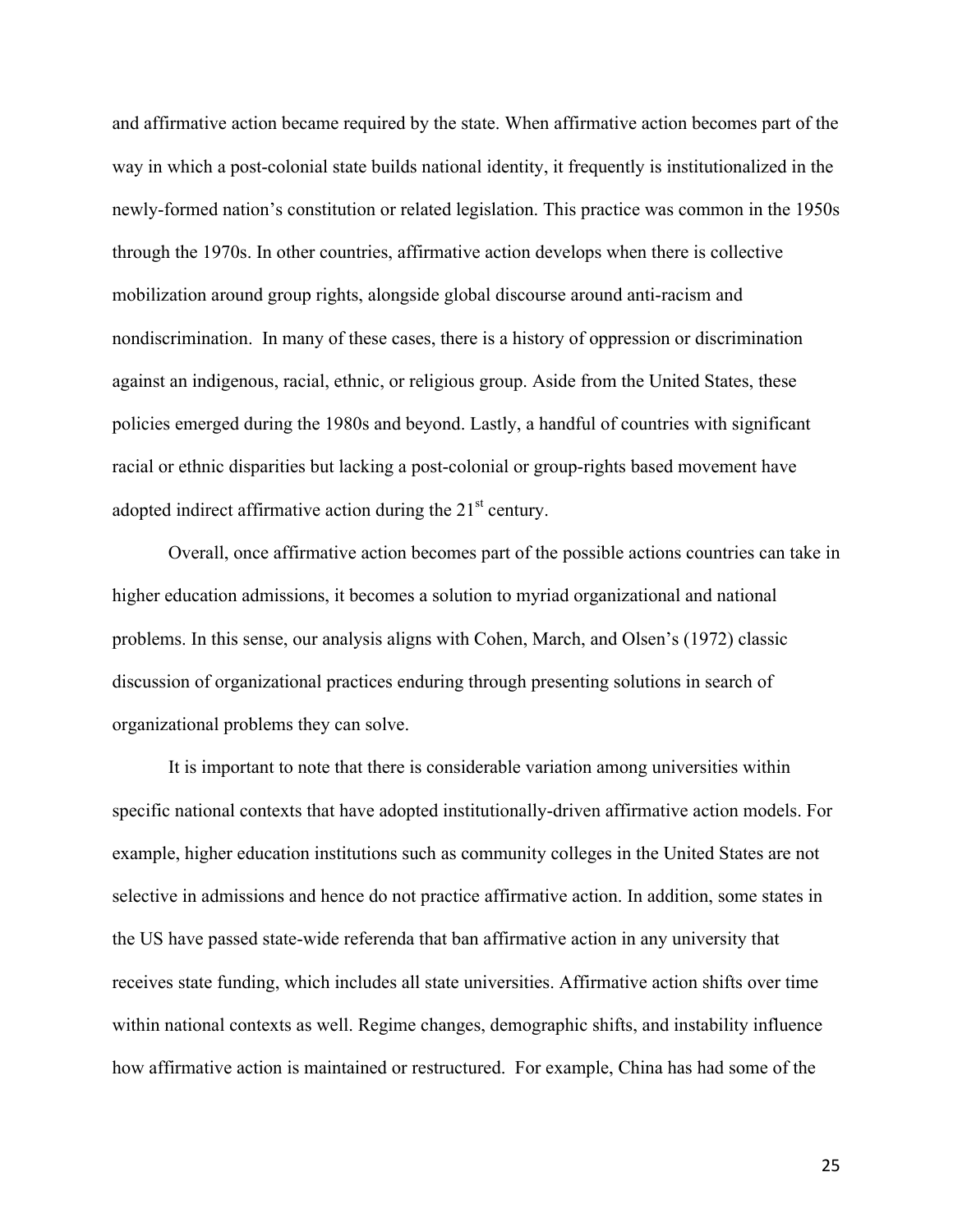most dramatic shifts in affirmative action policies. In some time periods, the entire higher education system has been destabilized with a change in governmental regime. During China's Cultural Revolution and the Down to the Countryside Movement, colleges were closed and the college entrance exam was abandoned altogether. Less dramatically, over the past forty years affirmative action has been challenged frequently in the US judicial system, with multiple cases reaching the US Supreme Court. The 1978 *Bakke* decision led universities to shift their justification of affirmative action from discourses on inequality and injustice to discourses on diversity (Berrey, 2015). The latest case, *Fisher v. Texas,* suggests a narrowing of legally permissible forms of affirmative action. In the past twenty years the number of public US colleges and private less-selective colleges claiming to practice affirmative action have declined (Hirschman & Berrey, 2017). Future research might use our typology to further analyze changes over time or internal variation within specific national contexts to make sense of when and why they emerge.

Overall, we find that countries with histories of social movements related to anticolonialism or group-based rights are those that develop explicit policies of affirmative action. Those lacking both sometimes institute indirect affirmative action when the legitimacy of systems of selection is called into question because of glaring inequality in who attends particular universities. This finding resonates with Teles' (1998) analysis of why affirmative action developed in the United States but not in Britain. Teles cites the absence of a "leading" minority group, the low number of minorities, and the centralized political system as reasons that affirmative action did not arise in Britain. These three factors are likely to have prevented the group-based mobilization that seems, from our analysis, to be necessary for affirmative action to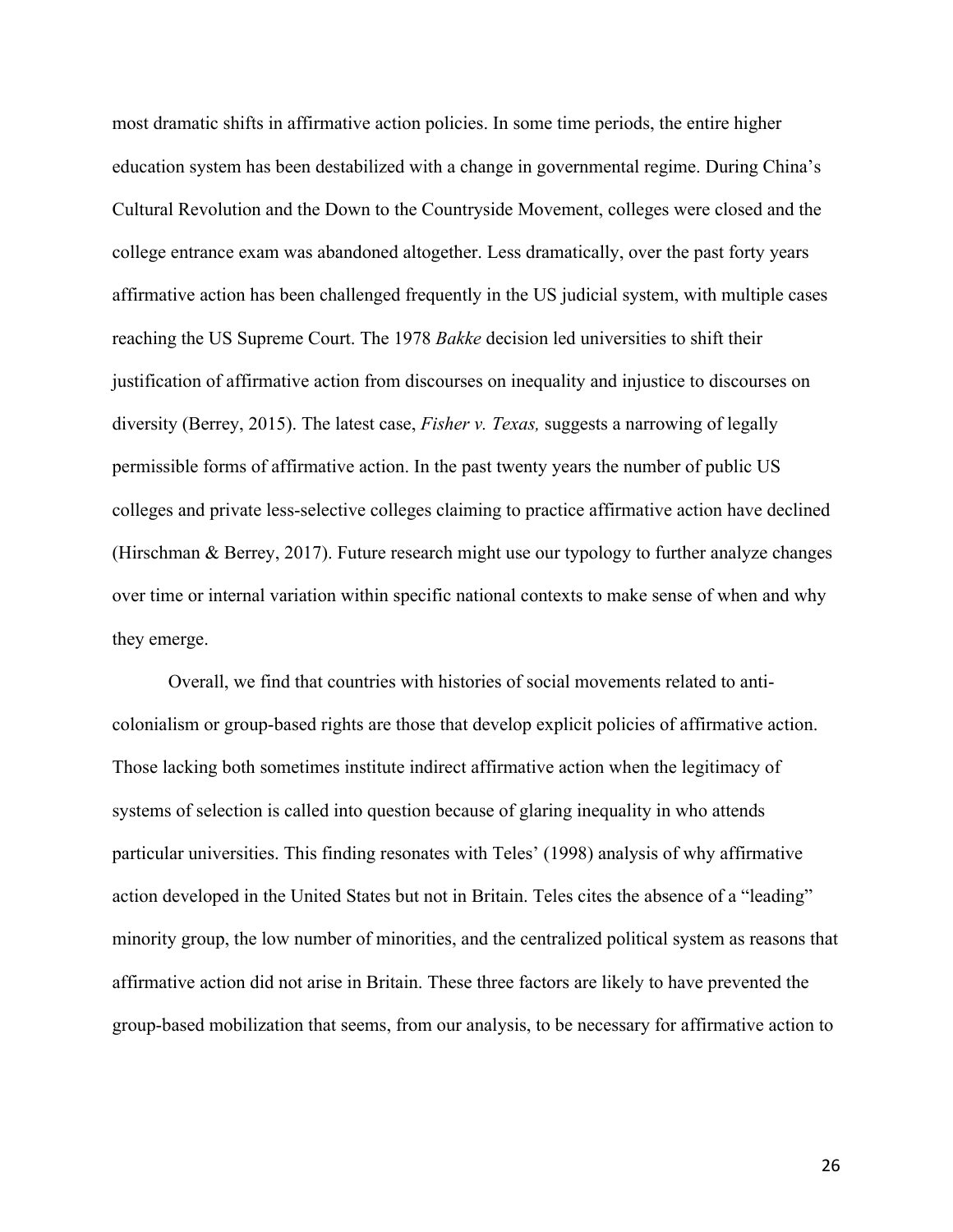arise in countries that did not have a specific period of nation-building.<sup>8</sup> We extend Teles' hypothesis to numerous other national contexts. Future research should further extend this hypothesis to countries without affirmative action provisions in higher education. It may also explain the timing of the emergence of affirmative action across national contexts, as tied to when underrepresented groups begin to mobilize around group-rights and inclusion.

The findings also resonate with Sabbagh's (2011) hypothesis that affirmative action tends to arise as a mechanism for managing social conflict. We further specify Sabbagh's analysis by identifying three specific kinds of social conflict whose responses can be, at least in part, policies of affirmative action: (1) ethnic, religious, or caste conflict in post-colonial societies, (2) ethnoracial conflict highlighted by group-based mobilization, and (3) claims of exclusion from supposedly meritocratic systems. Further, we explain why some forms of social conflict lead to direct affirmative action, while others lead to indirect forms. Similar to Sabbagh's (2011) and Sowell's (2004) claims that affirmative action tends to grow rather than narrow over time, we found little evidence of the scaling back of affirmative action.<sup>9</sup>

The findings above also resonate with Banting and Kymlicka's (2006) discussion of the contexts in which multiculturalism develops. Banting and Kymlicka explain that,

The modern rhetoric of multiculturalism draws explicitly on the discourses (and strategies) developed during the anticolonial national liberation movements and the African-American civil rights movements, adapting them to the specific needs of different types of groups in different countries (pp9-10).

 $8$  It is important to note, of course, that affirmative action is by no means a policy that resolves these issues. Affirmative action did not eradicate, for example, racial inequality in the United States, nor Roma exclusion in Europe.

 $9$  The two exceptions to this pattern are the United States, where court cases have narrowed the forms of affirmative action permissible, and Sweden, where a 2006 court decision ended one university's quota and lower admissions requirements for students with foreign-born parents (Barradas, 2015).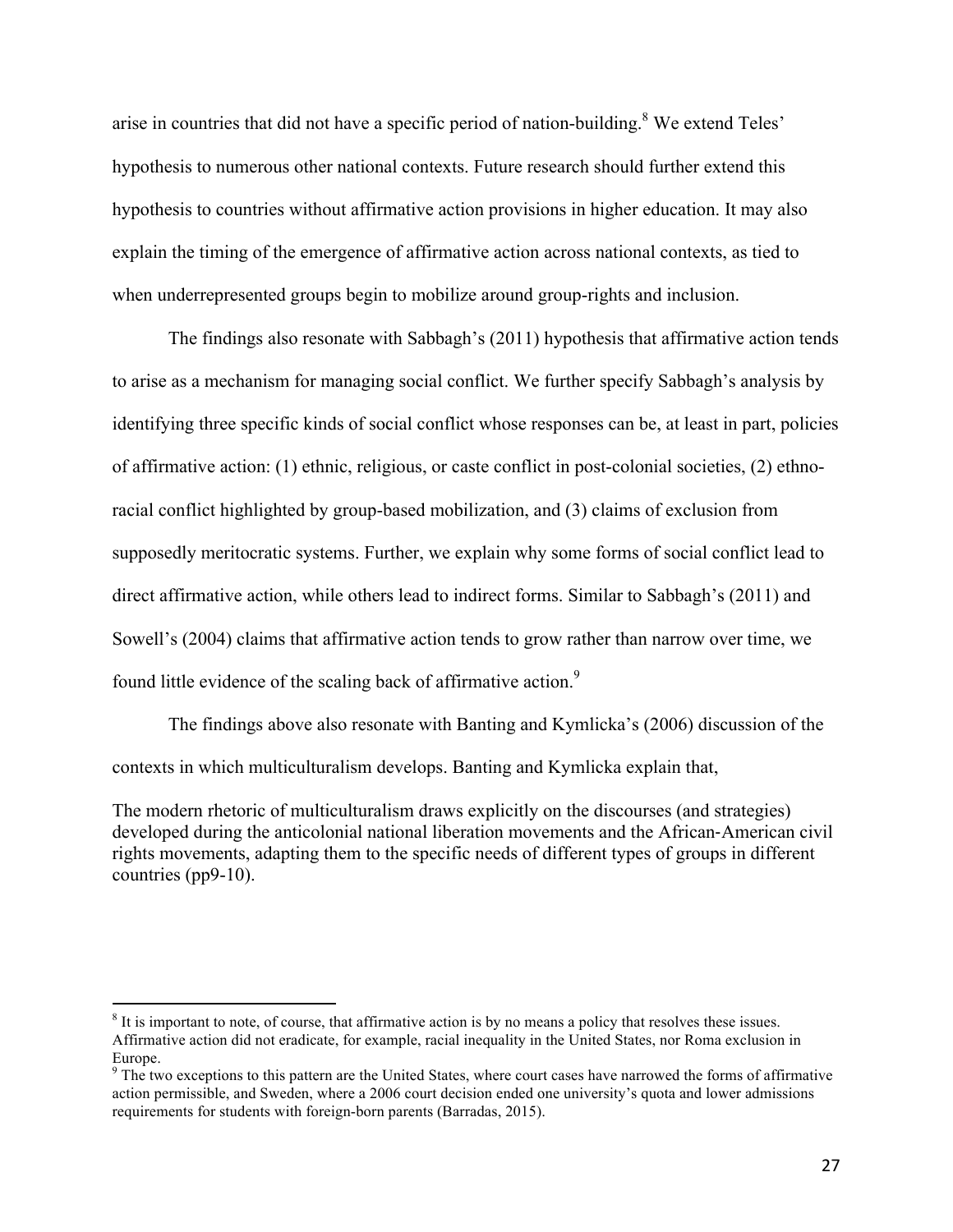If we see policies of affirmative action as an instantiation of multiculturalism, then the roots in the two direct forms in anticolonial movements and group rights movements (frequently inspired by the African American Civil Rights Movement in the United States) resonate with Banting and Kymlicka's analysis of the development of multiculturalism. We further show that the absence of both may sometimes lead to indirect, but not direct affirmative action, such as in the cases of France and Britain.

Further research should probe more deeply into the cases above to better understand the historical development of affirmative action. In particular, to what extent do countries mimic each others' policies of affirmative action? For example, Israel's first affirmative action scheme was introduced by a professor influenced by affirmative action in the United States (Alon, 2015). Did early adopters building post-colonial societies draw from other countries' constitutions in provisions for affirmative action? In addition, is there evidence in university or legislative documents of inspiration from or discussion with other national contexts in the implementation of affirmative action as a solution to specific problems of national unity, inequality, or social conflict? Were there particular countries that set the stage for others—perhaps India among Asian postcolonial societies, or the United States among rights-based movements? Further, once affirmative action becomes a legitimate solution to particular university or national problems, to what extent do countries or universities use it to solve myriad problems? In other words, is affirmative action a global world system or one that arises in specific historical moments to fulfill specific, national needs?

A corollary to questions of affirmative action's spread through international influence is whether any retreat from affirmative action will also spread globally. In the west today, white nationalism has arisen in multiple national contexts. This ideology is antithetical to multicultural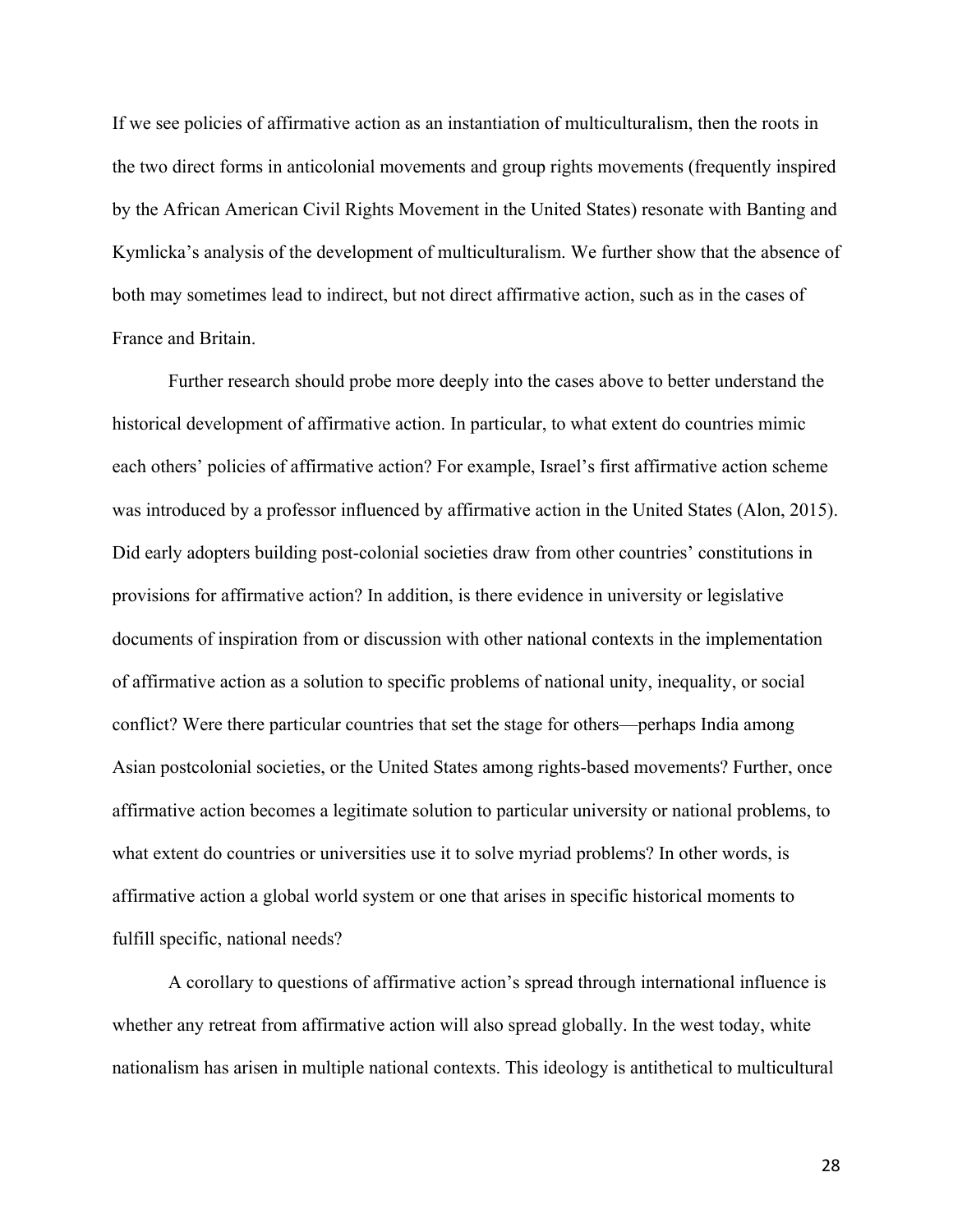policies like affirmative action. Future research should investigate the extent to which these movements gain momentum through cross-national networks and adoption of rhetoric across national lines to critique multicultural policies like affirmative action, and the impact of those movements. If indeed further research finds evidence for strong international links related to affirmative action policies, any retreat from affirmative action, especially from influential countries like the United States, should be cause for concern for advocates of affirmative action around the world. Today, affirmative action is on shaky legal ground in the United States, with increasing demands on universities that they demonstrate that no other viable mechanism to increase diversity exists; even this rationale may see the end of legal justification as the make-up of the US Supreme Court changes. Some evidence suggests that non-elite universities and state universities in the US have already begun to retreat from affirmative action (Hirschman & Berrey, 2017). Much earlier, during the 1980s vociferous critiques of affirmative action in both the United States and India arose, despite fundamental differences in the policies and their implementation. Further research should investigate the extent to which these movements were in conversation and expressed similar discourses and critiques, despite the significant differences in the histories and forms of affirmative action in India and the United States.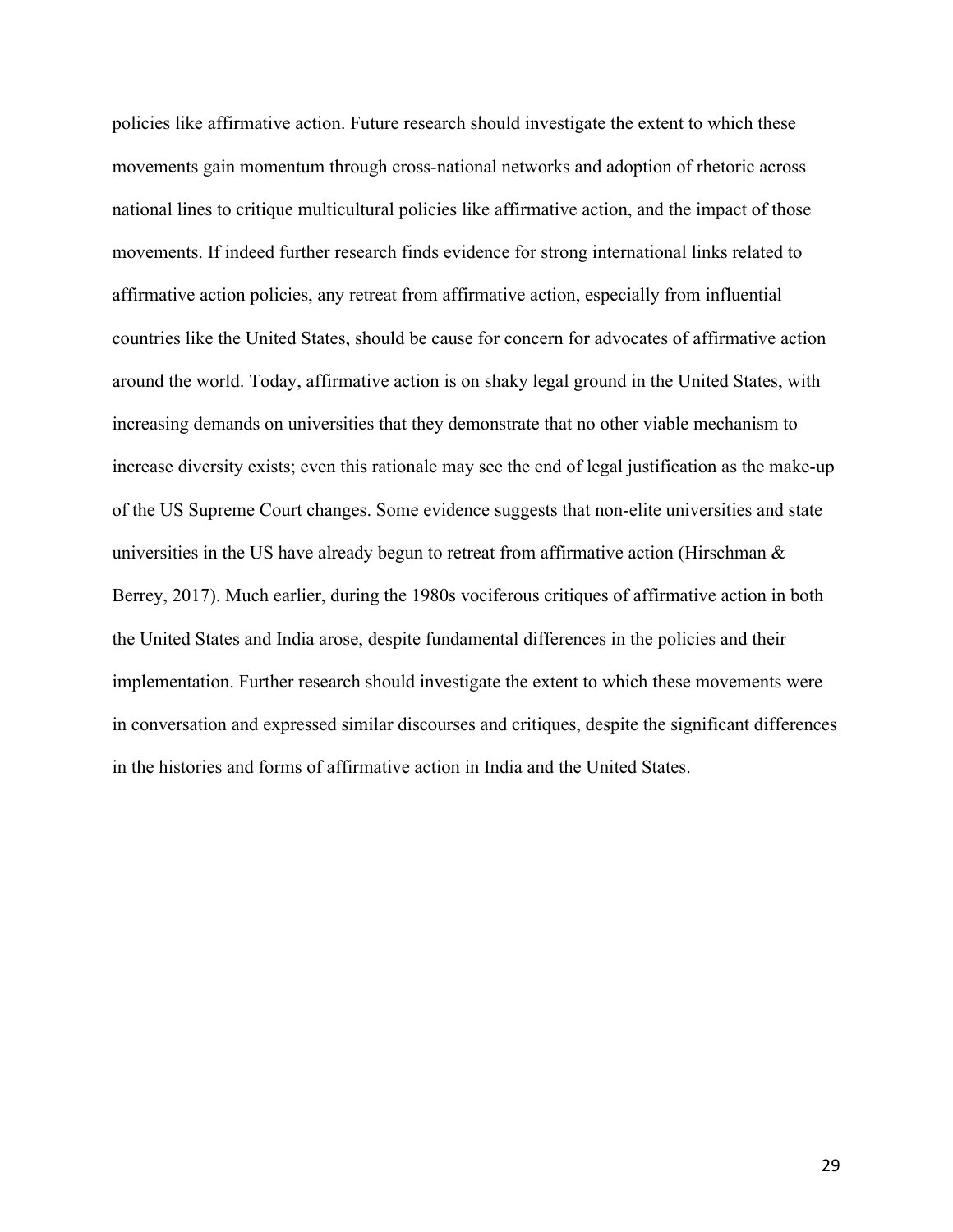| ۰. |  |
|----|--|
|----|--|

|                      | Goals               | Implementati    | Historical         | Countries     |
|----------------------|---------------------|-----------------|--------------------|---------------|
|                      |                     | on (state vs.   | circumstances      |               |
|                      |                     | private)        |                    |               |
| Nation Building      | National unity      | <b>State</b>    | Post-colonial      | India         |
|                      |                     |                 | independence       | Pakistan      |
|                      |                     |                 | 1950s-1970s        | Sri Lanka     |
|                      |                     |                 |                    | Malaysia      |
|                      |                     |                 |                    | Nigeria       |
|                      |                     |                 |                    | South         |
|                      |                     |                 |                    | Africa        |
|                      |                     |                 |                    | China         |
| Attenuating          | Attenuate           | State/Instituti | Mobilization       | <b>US</b>     |
| Inequality           | inequality, address | ons             | around group       | Romania       |
|                      | group-based         |                 | rights, global     | Hungary       |
|                      | claims-making       |                 | discourse of anti- | Greece        |
|                      |                     |                 | racism and         | <b>New</b>    |
|                      |                     |                 | nondiscrimination  | Zealand       |
|                      |                     |                 |                    | <b>Brazil</b> |
|                      |                     |                 |                    | Canada        |
| Indirect affirmative | Attenuate           | Institutions    |                    | France        |
| action               | inequality,         |                 |                    | Israel        |
|                      | maintain            |                 |                    | Finland       |
|                      | meritocracy's       |                 |                    | Indonesia     |
|                      | legitimacy          |                 |                    | Nepal         |
|                      |                     |                 |                    | Australia     |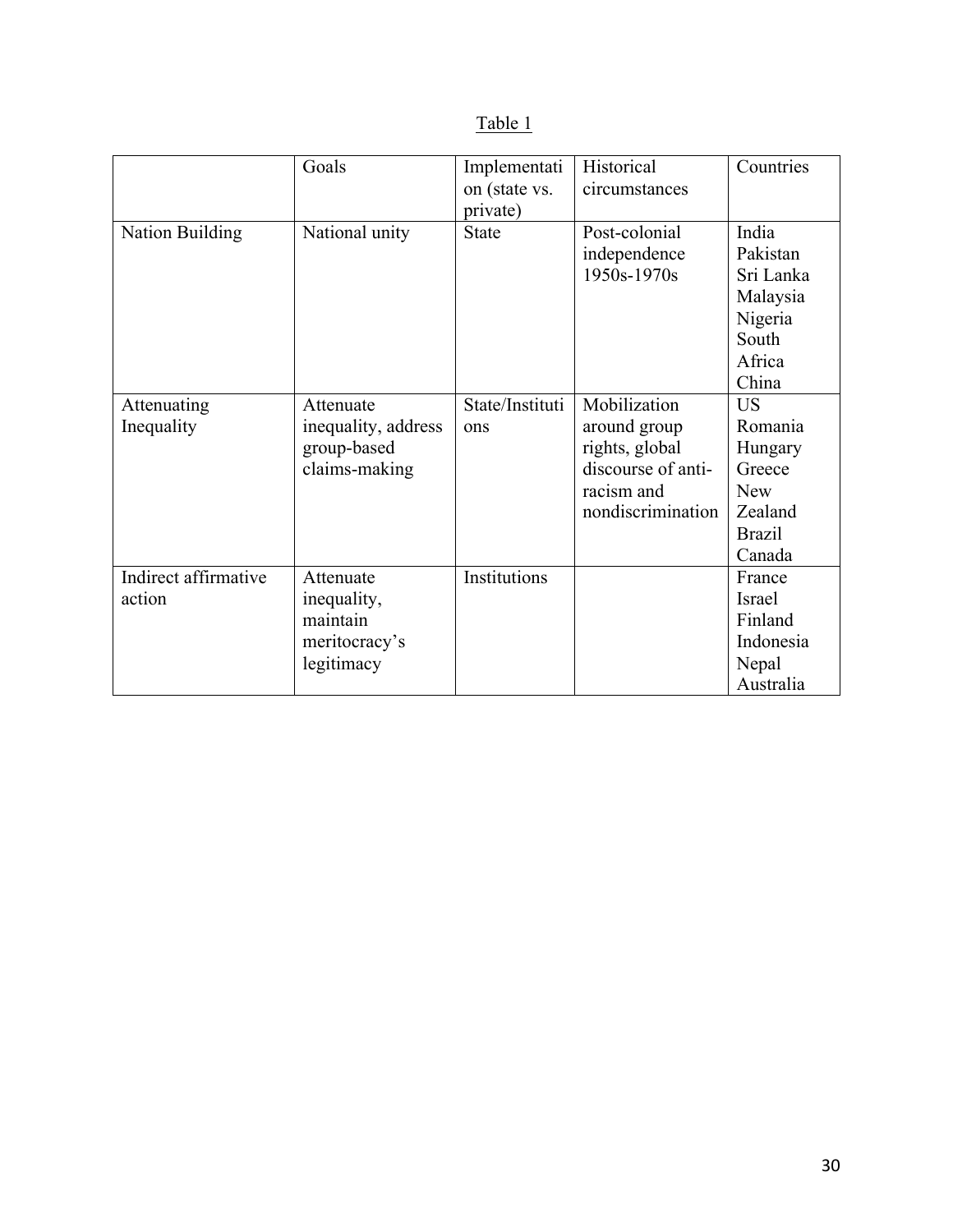#### **References**

Alon, S. (2015). *Race, class, and affirmative action*. New York: Russell Sage Foundation.

Banting, K. G., & Kymlicka, W. (2006). *Multiculturalism and the Welfare State: Recognition and Redistribution in Contemporary Democracies*. Oxford and New York: Oxford University Press.

- Barradas, A. M. M. (2015). Quotas for Men in University: Breaking the Stereotype in European Union and Swedish Law. In E. Oleksy, A. Rozalska, & M. Wojtaszek (Eds.), *The Personal of the Political: Transgenerational Dialogues in Contemporary European Feminisms* (pp. 129-144). Newcastle upon Tyne: Cambridge Scholars Publishing.
- Berrey, E. (2015). *The Enigma of Diversity: The Language of Race and the Limits of Racial Justice*. Chicago: University of Chicago Press.
- Brown, G. K. (2007). Making ethnic citizens: The politics and practice of education in Malaysia. *International Journal of Educational Development, 27*: 318-330.
- Butiu, C. Roma Social Inclusion through Higher Education. *The Journal of Linguistic and Intercultural Education 7*: 55-68.
- Chan, A. Race-Based Policies in Canada: Education and Social Context. In R. Joshee and L. Johnson (Eds.), *Multicultural Education Policies in Canada and the United States.*  Toronto: University of British Columbia Press.
- Cohen, M. D., March, J. G., & Olsen, J. P. (1972). A Garbage Can Model of Organizational Choice. *Administrative Science Quarterly, 17*(1), 1-25.
- Cornell, S. E., & Hartmann, D. (1998). *Ethnicity and Race: Making Identities in a Changing World*. Thousand Oaks, Calif.: Pine Forge Press.
- Curcic S. & S. Plaut. (2013). Beyond Numbers: education and Policy in the Decade of Roma Inclsion (2005-2015). In In M. Miskovic (Ed.), *Roma Education in Europe: Practices, Policies, and Politics.* London and New York: Routledge.
- Davis, T. J. and A. Kalu-Nwiwu. (2001). Education, Ethnicity and Naitonal Integration in the History of Nigeria: Continuing Problems of Africa's Colonial Legacy. *Journal of Negro History 86*(1): 1-11.
- de Silva, K.M. (1997) Affirmative Action Policies: The Sri Lankan Experience, Ethnic Studies Report, 15: 223–245.
- Dudley-Jenkins, L., & Moses, M. S. (2014). *Affirmative Action Matters: Creating Opportunities for Students around the World*. New York: Routledge.
- Francis-Tan, A. and M. Tannuri-Piatno. (2015). Inside the Black Box: Affirmative Action and the Social Construction of Race in Brazil. *Ethnic and Racial Studies 38*(15): 2771-2790.
- Friedman, E. and S. Garaz. (2013). Support for Roma in Tertiary Education and Social Cohesion. In M. Miskovic (Ed.), *Roma Education in Europe: Practices, Policies, and Politics*. London and New York: Routledge.
- Garrow, D. (2009). Affirmative Action and the U.S. Black Freedom Struggle. In D. Featherman, M. Hall, and M. Krislov (Eds.), *The Next 25 Years: Affirmative Action in Higher Education in the United States and South Africa*. University of Michigan Press.
- Gupta, A. (2006), Affirmative Action in Higher Education in India and the U.S.: A Study in Contrasts, Research & Occasional Paper Series: CSHE.10.06, University of California, Berkeley.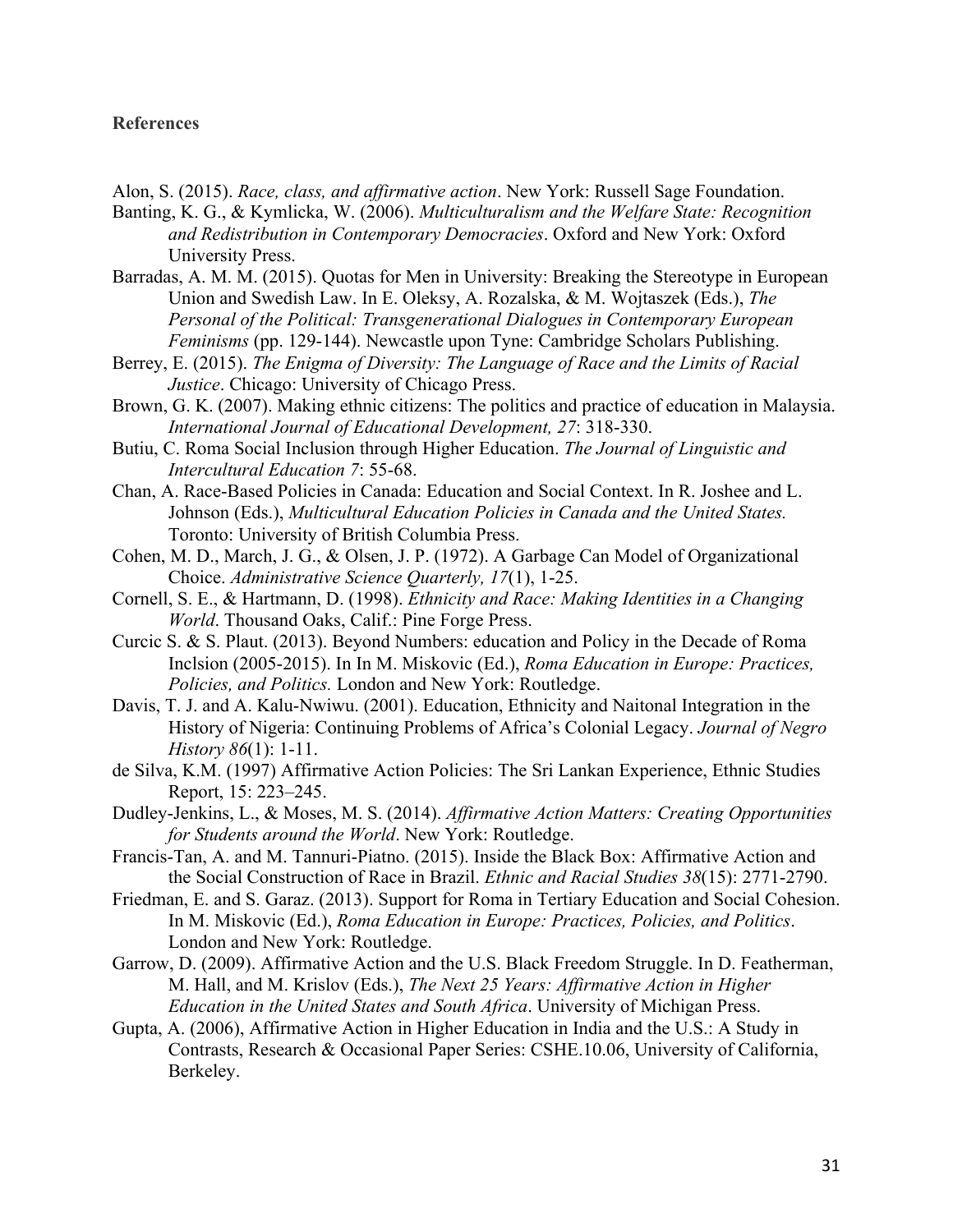- Hill, A. and M. Zhou. (2009). Introduction. In M. Zhou & A. Hill (Eds.), *Affirmative Action in China and the U.S.: A Dialogue on Inequality and Minority Education*. New York: Palgrave Macmillan.
- Hill, R. (2010). *Māori and the State: Crown-Māori Relations in New Zealand/Aotearoa*, 1950- 2000. Wellington: Victoria University Press.
- Hirschman, D., & Berrey, E. (2017). The Partial Deinstitutionalization of Affirmative Action in U.S. Higher Education, 1988-2014. *SocArXiv*.
- Kennedy, C. H. (1984). Policies of Ethnic Preference in Pakistan. *Asian Survey 24* (6): 688-703.
- Kirakosyan, L. (2014). Affirmative action quotas in Brazilian higher education Analyzing claims and implications, Journal for Multicultural Education, Vol. 8 No. 2, pp. 137-144.
- Lee, H. (2012) Affirmative Action in Malaysia: Education and Employment Outcomes since the 1990s, Journal of Contemporary Asia, 42:2, 230-254.
- Lee, H. A. (2014). Affirmative action regime formation in Malaysia and South Africa. Journal of Asian and African Studies.
- Lee, H. (2015), "Affirmative Action in Malaysia and South Africa: Contrasting Structures, Continuing Pursuits," Journal of Asian and African Studies, Vol. 50(5) 615–634.
- Long, B. T. and Laura Kavazanjian. (2012) Affirmative Action in Tertiary Education: A Meta Analysis of Global Policies and Practices. World Bank report.
- Sabbagh, D. (2011). Affirmative Action: The U.S. Experience in Comparative Perspective. *Daedalus, 140*(2), 109-120.
- Sautman, B. (1998). "Affirmative Action, Ethnic Minorities and China's Universities," Pacific Rim Law & Policy Journal, 7: 77-116.
- Sobotka, E. (2011). Influence of Civil Society Actors on Formulation of Roma Issues within the EU Framework. International Journal on Minority and Group Rights 18: 235-256.
- Sowell, T. (2004). *Affirmative Action around the World: An Empirical Study*. New Haven: Yale University Press.
- Stulberg, L. M., & Chen, A. S. (2014). The Origins of Race-conscious Affirmative Action in Undergraduate Admissions: A Comparative Analysis of Institutional Change in Higher Education. *Sociology of Education, 87*(1), 36-52.
- Teles, S. M. (1998). Why is there no affirmative action in Britain? *American Behavioral Scientist, 41*(7), 1004.
- Telles, E. E. (2004). *Race in another America:The Significance of Skin Color in Brazil*. Princeton, N.J.: Princeton University Press.
- University of Manitoba. (2014). Faculty of Education Diversity Admission Policy. Accessed 12 October, 2017, from http://umanitoba.ca/faculties/education/media/Diversity\_Admission\_policy\_passed\_at\_F ac Council Dec. 15-14.pdf .
- Wang, T. Preferential Policies for Minority College Admission in China: Recent Developments, Necessity, and Impact. In M. Zhou & A. Hill (Eds.), *Affirmative Action in China and the U.S.: A Dialogue on Inequality and Minority Education.* New York: Palgrave Macmillan.
- Waseem, M. (1997). Affirmative Action Policies in Pakistan. *Ethnic Studies Report 15*(2): 223- 245.
- Woodrow, M., & Crossier, D. (2000). Values in European Higher Education: The Ethnicity Test. In M. Leicester, C. Mogdil, & S. Modgil (Eds.), *Systems of Education: Theories, Policies and Implicit Values* (pp. 115-127). London and New York: Falmer Press.